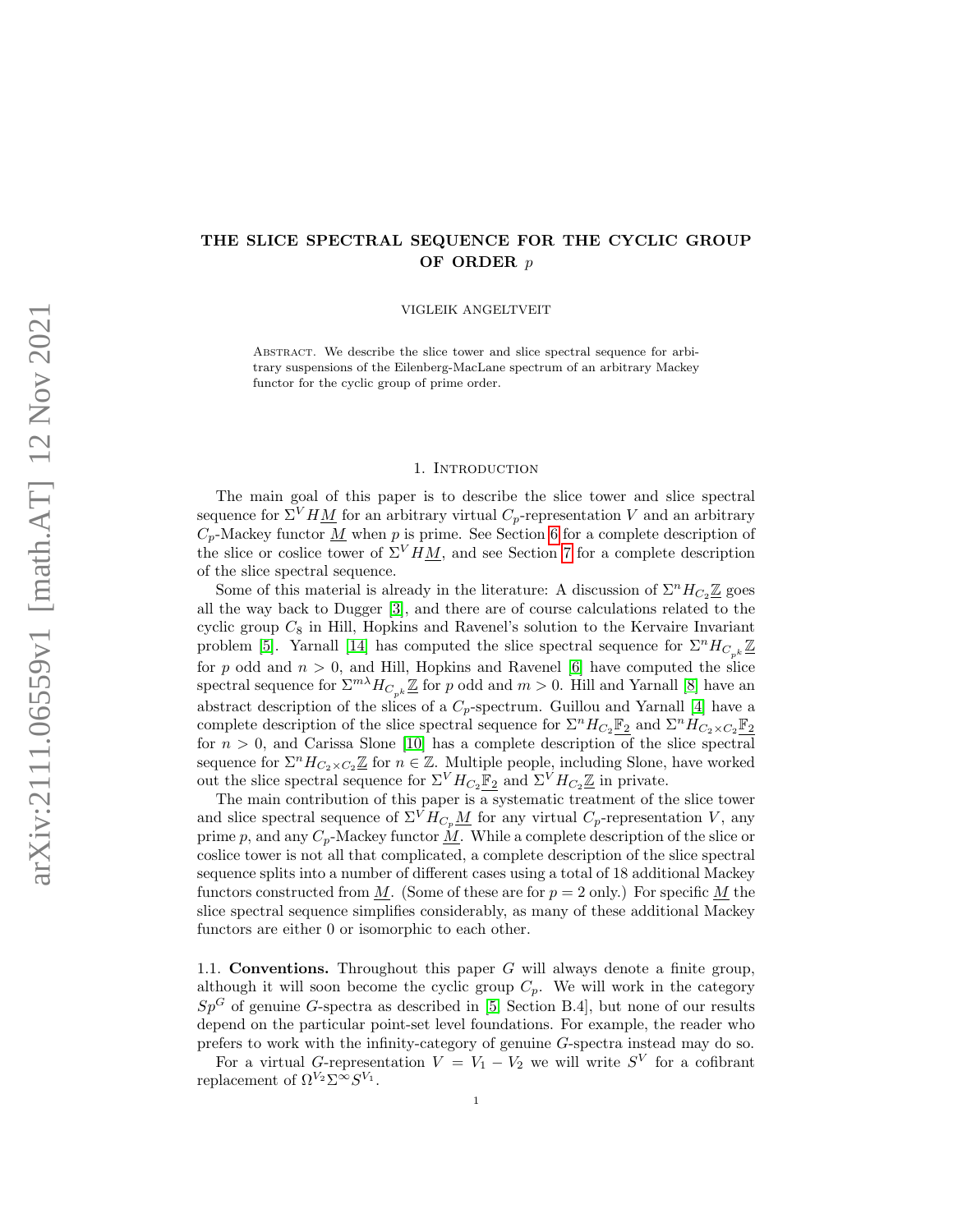By the fiber or cofiber of a map we will always mean the homotopy fiber or homotopy cofiber. Any smash product, mapping space, or function spectrum should be interpreted in the derived sense.

### 2. Grading conventions

It is often convenient to grade equivariant stable homotopy groups on the Picard group of  $Sp^G$  rather than on  $RO(G)$ . For  $G = C_p$  for p odd, the main result of [\[1\]](#page-26-7) (alternatively combine [\[2,](#page-26-8) Theorem C] with [\[9\]](#page-26-9)) says that this Picard group is isomorphic to  $(\mathbb{Z}/p)^{\times}/\{\pm 1\} \times \mathbb{Z}^2$ . The factor of  $(\mathbb{Z}/p)^{\times}/\{\pm 1\}$  comes from Pic $(A(C_p))$ , where  $A(C_p)$  is the Burnside ring of  $C_p$ , and  $\pm a \in (\mathbb{Z}/p)^{\times}/\{\pm 1\}$  is represented by the  $C_p$ -spectrum  $S^{\lambda-\lambda(a)}$ . Here  $\lambda=\lambda(1)$ , and  $\lambda(a)$  is the 2-dimensional real  $C_p$ representation with the generator of  $C_p$  acting by rotation by  $\frac{a \cdot 2\pi}{p}$ .

By [\[8,](#page-26-4) Prop 4.1], smashing with  $S^{\lambda-\lambda(a)}$  preserves slices and hence the slice and coslice towers in Section [3](#page-1-0) below.

This means that for the most part we can grade  $C_p$ -equivariant homotopy groups on just  $\mathbb{Z}{1,\lambda}$ . Given a virtual representation  $V = m \oplus \bigoplus^{(p-1)/2}$  $\bigoplus_{i=1} n_i\lambda(i)$  we can replace V by  $V' = m \oplus n\lambda$  with  $n = \sum n_i$ . If  $V = \bigoplus n_i\lambda(i)$  where  $\sum n_i = 0$ , smashing with  $S<sup>V</sup>$  has the effect of taking the box product of all homotopy Mackey functors with a twisted version  $\underline{\mathcal{A}}^a$  of the Burnside Mackey functor. See [\[1\]](#page-26-7) or Example [4.7](#page-6-0) below for details.

Similarly, we can replace the regular representation  $\rho_{C_p}$  by  $\rho'_{C_p} = 1 \oplus \frac{p-1}{2} \lambda$  at the cost of taking the box product of all homotopy Mackey functors with some  $\underline{\mathcal{A}}^a$ .

We use the same notation for  $p = 2$ , and denote the sign representation  $\sigma$  by  $\frac{1}{2}\lambda$ .

### 3. The slice and coslice tower

<span id="page-1-0"></span>Recall from  $[5]$  or  $[12]$  that a G-spectrum X has an associated slice tower

$$
X \to \ldots \to P^{n+1}X \to P^nX \to \ldots,
$$

analogous to the Postnikov tower in non-equivariant homotopy theory. Here  $P^n X$ is the Bousfield localization of X with respect to a category  $\tau_{n+1}$  which we briefly discuss below.

If we let  $P_n X$  be the fiber of the map  $X \to P^{n-1} X$  we get another tower

$$
\ldots \to P_{n+1}X \to P_nX \to \ldots \to X
$$

analogous to the Whitehead tower in non-equivariant homotopy theory, which we will call the coslice tower of X.

The definition of the slice tower has changed slightly over time. In [\[5\]](#page-26-1), Hill, Hopkins and Ravenel used the localizing subcategory  $\tau_n^{orig}$  generated by  $G_+ \wedge_H$  $S^{m\rho_H-\epsilon}$  where  $\epsilon = 0, 1$  and  $m \dim_{\mathbb{R}}(\rho_H) - \epsilon \geq n$ . Later Ullman [\[12\]](#page-26-10) realized that by not including the  $\epsilon$  the slice tower has slightly better properties, so we let  $\tau_n$  be the localizing subcategory generated by  $G_+ \wedge_H S^{m\rho_H}$  for  $m \dim_{\mathbb{R}}(\rho_H) \geq n$ . (In [\[12\]](#page-26-10)  $\tau_n^{orig}$  is denoted by  $\tau_n$  and our  $\tau_n$  is denoted by  $\bar{\tau}_n$ .) In the examples of interest in the solution to the Kervaire Invariant One problem we end up with the same slice tower and slice spectral sequence with the two versions of localizing subcategory, but we will stick with  $\tau_n$  here.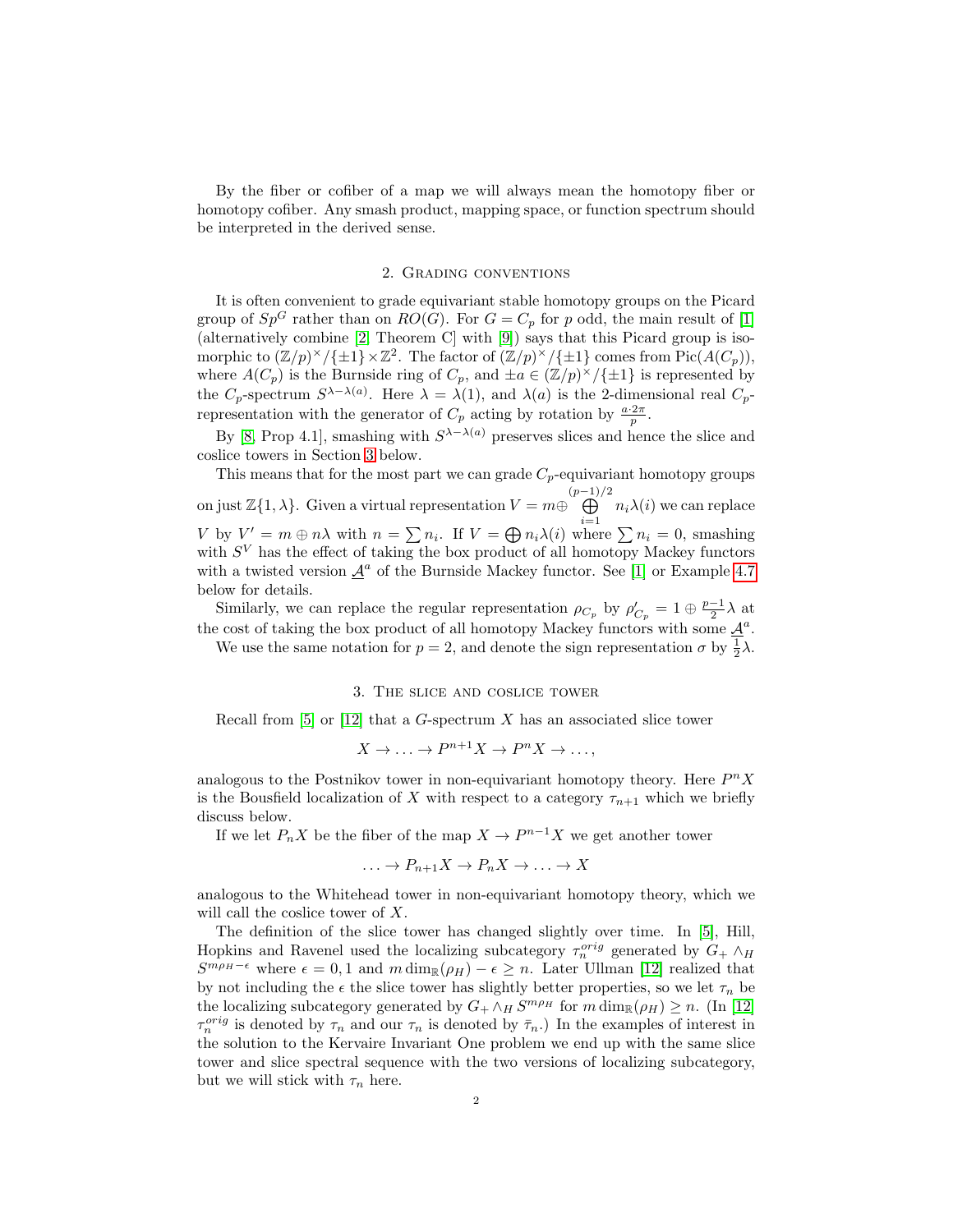The fiber  $P_n^n X = \text{fib}(P^n X \to P^{n-1} X)$ , which is also the cofiber  $\text{cof}(P_{n+1} X \to P^{n-1} X)$  $P_nX$ , is the *n*-slice of X. By forgetting the G-action the slice tower becomes the Postnikov tower, and the coslice tower becomes the Whitehead tower.

From the slice tower we get a spectral sequence of  $\mathbb{Z}$ -graded Mackey functors

$$
E_2^{s,t}X = \underline{\pi}_{t-s} P_t^t X \implies \underline{\pi}_{t-s} X.
$$

With this grading convention the  $d_r$  differential has the form

$$
d_r: E_r^{s,t} \to E_r^{s+r,t+r-1}.
$$

The slice spectral sequence was a key ingredient in the Hill-Hopkins-Ravenel solution to the Kervaire Invariant One problem, and multiple recent papers including [\[6,](#page-26-3) [4\]](#page-26-5) have studied the slice tower and slice spectral sequence in specific examples.

In addition to describing the slice tower of  $X$  we might also wish to contemplate the coslice tower. In fact, we might wish to consider  $P_m^n X = \text{fib}(P^n X \to P^{m-1} X)$ for each  $-\infty \leq m \leq n \leq \infty$ . These all fit in the following diagram, which we will call the slice diagram of  $X$ :

$$
\cdots \longrightarrow P_{n+1}X \longrightarrow P_nX \longrightarrow P_{n-1}X \longrightarrow \cdots \longrightarrow X
$$
\n
$$
\downarrow \qquad \qquad \downarrow \qquad \qquad \downarrow \qquad \qquad \downarrow
$$
\n
$$
\vdots \qquad \vdots \qquad \vdots \qquad \vdots
$$
\n
$$
P_{n+1}^{n+1}X \longrightarrow P_n^{n+1}X \longrightarrow P_{n-1}^{n+1}X \longrightarrow \cdots \longrightarrow P^{n+1}X
$$
\n
$$
\downarrow \qquad \qquad \downarrow \qquad \qquad \downarrow
$$
\n
$$
P_n^nX \longrightarrow P_{n-1}^nX \longrightarrow \cdots \longrightarrow P^nX
$$
\n
$$
\downarrow \qquad \qquad \downarrow
$$
\n
$$
P_{n-1}^{n-1}X \longrightarrow \cdots \longrightarrow P^{n-1}X
$$
\n
$$
\vdots
$$

By using the coslice tower instead of the slice tower we get another spectral sequence converging to  $\underline{\pi}_* X$ , but because  $P_m^n X$  can be described both as the fiber of  $P^n X \to P_{m-1} X$  and as the cofiber of  $P_{n+1} X \to P_m X$  the two spectral sequences are isomorphic. One reason for also considering the coslice tower is that sometimes the coslice tower is easier to describe than the slice tower.

We write  $X \ge m$  if X is in the localizing subcategory  $\tau_m$ , and we write  $X \le n$ if  $S \in \tau_k$  for  $k > n$  implies  $[S, X] = 0$ . We write  $X \in [m, n]$  if  $m \leq X \leq n$ , which is equivalent to  $X \simeq P_m^n X$ .

There is a kind of duality between the the slice tower and coslice tower, given by Brown-Comentz duality. In [\[11,](#page-26-11) Theorem 7.9], Ullman proves that for any Gspectrum X the slice spectral sequence for its Brown-Comenetz dual  $I_{\mathbb{Q}/\mathbb{Z}}X$  is the  $\mathbb{Q}/\mathbb{Z}$ -dual of the slice spectral sequence for X. This implies that by applying  $I_{\mathbb{Q}/\mathbb{Z}}$ to the slice diagram, the slice tower for X becomes the coslice tower for  $I_{\mathbb{Q}/\mathbb{Z}}X$  and vice versa.

Brown-Comentz duality turns  $\mathbb{Z}'$ 's into  $\mathbb{Q}/\mathbb{Z}'$ 's, and for that reason we include the constant Mackey functor on  $\mathbb{Q}/\mathbb{Z}$  as one of our examples. It also turns a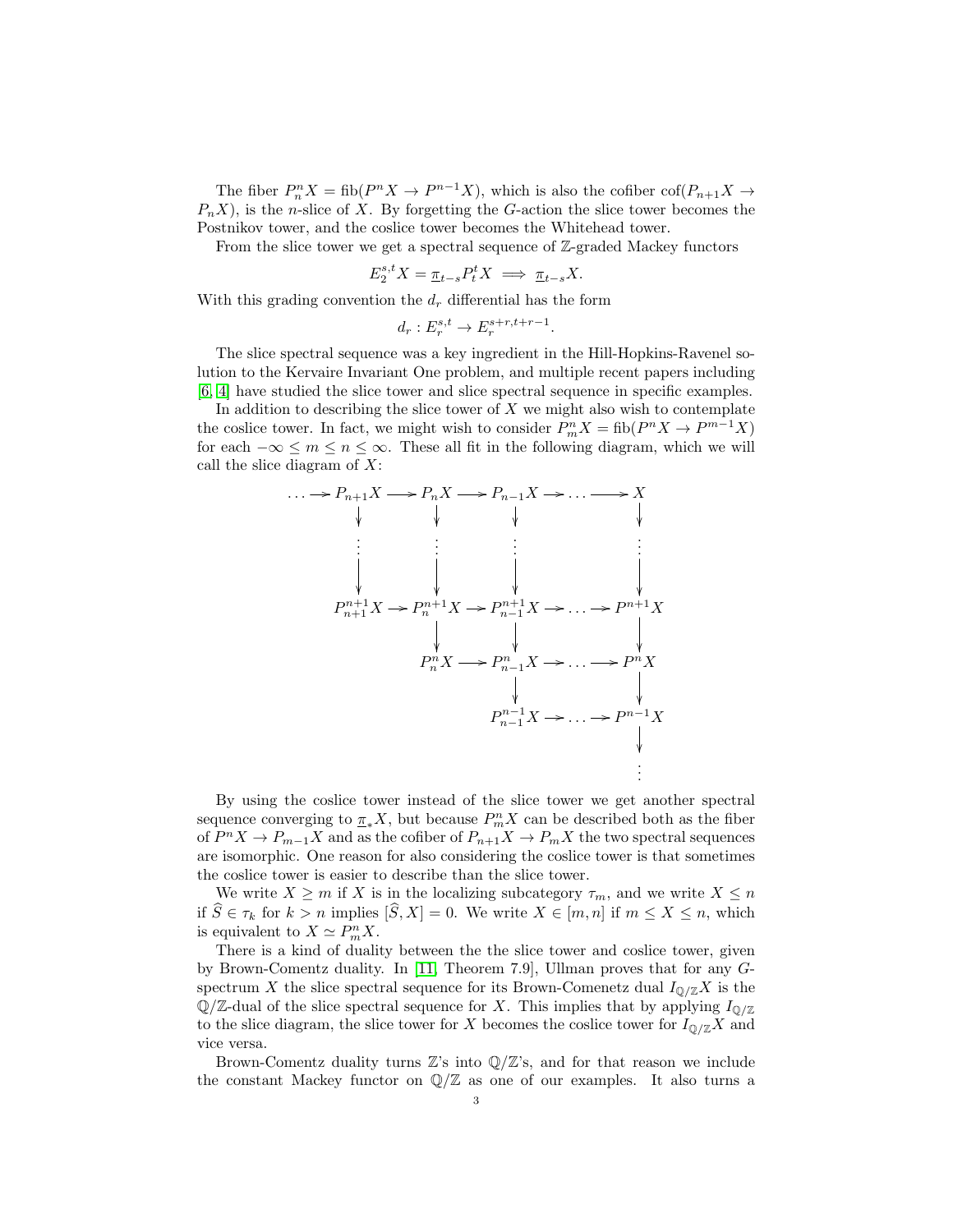constant Mackey functor into a coconstant Mackey functor. If A is torsion then  $I_{\mathbb{Q}/\mathbb{Z}}\Sigma^V H \underline{A} \simeq \Sigma^{-V} H \underline{A}^*$ , and  $I_{\mathbb{Q}/\mathbb{Z}}\Sigma^V H \underline{\mathbb{Z}} \simeq \Sigma^{-V} H \mathbb{Q}/\mathbb{Z}^*.$ 

### 4. Some Mackey functors

For a general introduction to Mackey functors, see e.g. [\[13\]](#page-26-12). We picture a  $C_p$ -Mackey functor  $\underline{M}$  as a diagram

$$
\underline{M} = \begin{array}{c} \underline{M}(C_p/C_p) \\ R \end{array}
$$
\n
$$
\underline{M} = \begin{array}{c} R \end{array}
$$
\n
$$
\underline{M}(C_p/e)
$$

Here  $\underline{M}(C_p/e)$  has a  $C_p = \{1, t, \ldots, t^{p-1}\}$ -action, which we omit from the diagram. For notational convenience we define  $N = \sum_{n=1}^{p-1}$  $i=0$  $t^i$ . We note a few properties:

(1) For  $x \in \underline{M}(C_p/C_p)$ ,  $R(x)$  lies in the  $C_p$ -fixed points of  $\underline{M}(C_p/e)$ . Hence R factors through the fixed points

$$
\underline{M}(C_p/e)^{C_p} = \ker (1 - t : \underline{M}(C_p/e) \to \underline{M}(C_p/e)).
$$

(2) For  $x \in M(C_p/e)$ ,  $tr(x) = tr(tx)$ . Hence tr factors through the orbits

$$
\underline{M}(C_p/e)_{C_p} = \text{coker}\left(1 - t : \underline{M}(C_p/e) \to \underline{M}(C_p/e)\right).
$$

(3) For  $x \in M(C_p/e)$ ,  $R(\text{tr}(x)) = Nx$ .

Example 4.1. Let A be an abelian group. Then

$$
\widehat{A} = \begin{pmatrix} A \\ \uparrow \\ 0 \end{pmatrix}
$$

is a Mackey functor.

<span id="page-3-0"></span>**Example 4.2.** Let A be a  $\mathbb{Z}[C_p]$ -module. Then we have a "fixed point" Mackey functor

$$
F(A) = \begin{array}{c} A^{C_p} \\ \text{incl} \\ A \end{array}
$$

The restriction map R is given by inclusion of fixed points, and  $tr(x) = Nx$ . We also have an "orbit" Mackey functor

$$
\mathcal{O}(A) = N \begin{pmatrix} A_{C_p} \\ \vdots \\ A \end{pmatrix} \pi
$$

In this case the transfer map tr is the quotient map  $x \mapsto [x]$ , and  $R([x]) = Nx$ (which is independent of choice of representative x of  $[x]$ ).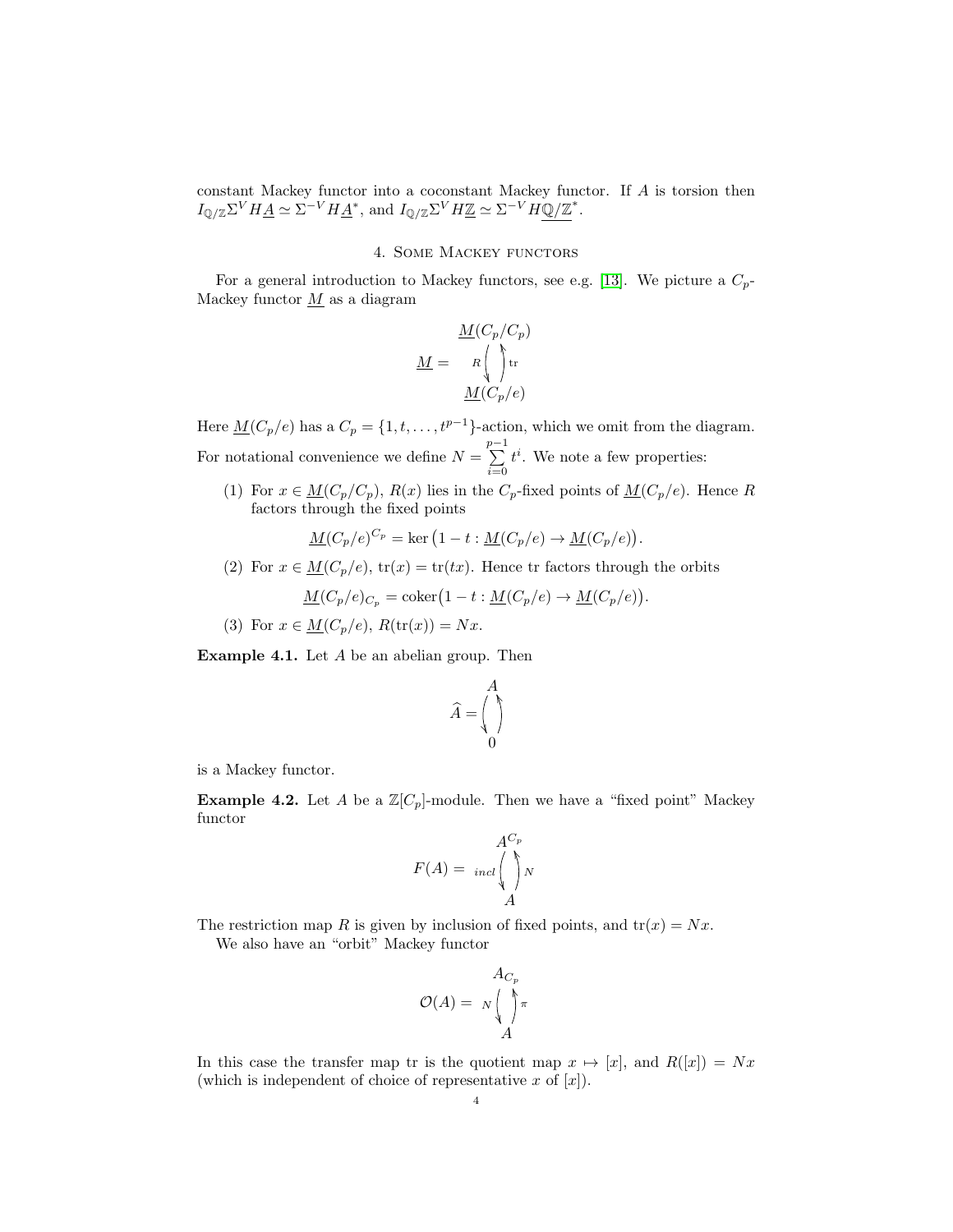We have a map  $N_A: \mathcal{O}(A) \to F(A)$  given by



Here N is once again the map  $[x] \mapsto Nx$ . We can then consider the Mackey functors

$$
\ker(N: A_{C_p} \to A^{C_p})
$$
\n
$$
\ker(N: A_{C_p} \to A^{C_p})
$$
\n
$$
\operatorname{coker}(N_A) = \bigwedge_{\begin{subarray}{c} \text{other}(N) \to A^{C_p} \to A^{C_p} \to A^{C_p} \to A^{C_p} \to A^{C_p} \to A^{C_p} \to A^{C_p} \to A^{C_p} \to A^{C_p} \to A^{C_p} \to A^{C_p} \to A^{C_p} \to A^{C_p} \to A^{C_p} \to A^{C_p} \to A^{C_p} \to A^{C_p} \to A^{C_p} \to A^{C_p} \to A^{C_p} \to A^{C_p} \to A^{C_p} \to A^{C_p} \to A^{C_p} \to A^{C_p} \to A^{C_p} \to A^{C_p} \to A^{C_p} \to A^{C_p} \to A^{C_p} \to A^{C_p} \to A^{C_p} \to A^{C_p} \to A^{C_p} \to A^{C_p} \to A^{C_p} \to A^{C_p} \to A^{C_p} \to A^{C_p} \to A^{C_p} \to A^{C_p} \to A^{C_p} \to A^{C_p} \to A^{C_p} \to A^{C_p} \to A^{C_p} \to A^{C_p} \to A^{C_p} \to A^{C_p} \to A^{C_p} \to A^{C_p} \to A^{C_p} \to A^{C_p} \to A^{C_p} \to A^{C_p} \to A^{C_p} \to A^{C_p} \to A^{C_p} \to A^{C_p} \to A^{C_p} \to A^{C_p} \to A^{C_p} \to A^{C_p} \to A^{C_p} \to A^{C_p} \to A^{C_p} \to A^{C_p} \to A^{C_p} \to A^{C_p} \to A^{C_p} \to A^{C_p} \to A^{C_p} \to A^{C_p} \to A^{C_p} \to A^{C_p} \to A^{C_p} \to A^{C_p} \to A^{C_p} \to A^{C_p} \to A^{C_p} \to A^{C_p} \to A^{C_p} \to A^{C_p} \to A^{C_p} \to A^{C_p} \to A^{C_p} \to A^{C_p} \to A^{C_p} \to A^{C_p} \to A^{C_p} \to A^{C_p} \to A^{C_p} \to A^{C_p} \to A^{C_p} \to A^{C_p} \to A^{C_p} \to A^{C_p}
$$

as well as

$$
\underline{\text{im}(N_A)} = \frac{\text{im}(N: A_{C_p} \to A^{C_p})}{\text{ind} \left(\bigwedge_{A} N\right)}
$$

Here tr is given by  $N$  and  $R$  is given by inclusion.

For an arbitrary  $C_p$ -Mackey functor <u>M</u>, we write  $F(\underline{M})$  for  $F(\underline{M}(C_p/e))$ , and similarly for  $\mathcal{O}(\underline{M})$ ,  $\ker(\overline{N_M})$ ,  $\operatorname{coker}(\overline{N_M})$  and  $\operatorname{im}(N_M)$ . Hence all of these Mackey functors depend only on  $\underline{M}(C_p/e)$ , and not on  $\underline{M}(C_p/C_p)$ .

**Example 4.3.** If the  $C_p$ -action on A is trivial then  $F(A) = \underline{A}$  is the constant Mackey functor (with  $R = 1$  and  $tr = p$ ) and  $\mathcal{O}(A) = \underline{A}^*$  is the coconstant Mackey functor (with  $R = p$  and  $tr = 1$ ). The map N is multiplication by p, so in this case  $\widehat{\text{ker}(N_A)} = \widehat{A[p]}$ , where  $A[p] = \{x \in A \mid px = 0\}$ . Similarly,  $\widehat{\text{coker}(N_A)} = \widehat{A/p}$ . Finally,

$$
\underline{\mathrm{im}(N_A)} = 1 \begin{pmatrix} pA \\ p \end{pmatrix} p
$$

In this case  $R$  is the inclusion map and tr is multiplication by  $p$ .

To be even more specific, we consider the three abelian groups  $\mathbb{Z}/p^n$ ,  $\mathbb{Z}$ , and  $\mathbb{Q}/\mathbb{Z}$ . For  $\mathbb{Z}/p^n$  we get the following Mackey functors:

$$
\widehat{\ker(N_{\mathbb{Z}/p^n})} = \widehat{\mathbb{Z}/p} \qquad \widehat{\operatorname{coker}(N_{\mathbb{Z}/p^n})} = \widehat{\mathbb{Z}/p} \qquad \underbrace{\operatorname{im}(N_{\mathbb{Z}/p^n})} = \begin{array}{c} \mathbb{Z}/p^{n-1} \\ p \\ \hline \mathbb{Z}/p^n \end{array}
$$

For  $\mathbb Z$  we get the following Mackey functors:

 $\widehat{\ker(N_{\mathbb{Z}})} = 0 \qquad \widehat{\operatorname{coker}(N_{\mathbb{Z}})} = \widehat{\mathbb{Z}/p} \qquad \underline{\operatorname{im}(N_{\mathbb{Z}})} = \underline{\mathbb{Z}}^*.$ 

Finally, for  $\mathbb{Q}/\mathbb{Z}$  we get the following Mackey functors:

$$
\widehat{\text{ker}(N_{\mathbb{Q}/\mathbb{Z}})} = \widehat{\mathbb{Z}/p} \qquad \widehat{\text{coker}(N_{\mathbb{Q}/\mathbb{Z}})} = 0 \qquad \underbrace{\text{im}(N_{\mathbb{Q}/\mathbb{Z}})}_{5} = \underbrace{\mathbb{Q}/\mathbb{Z}}.
$$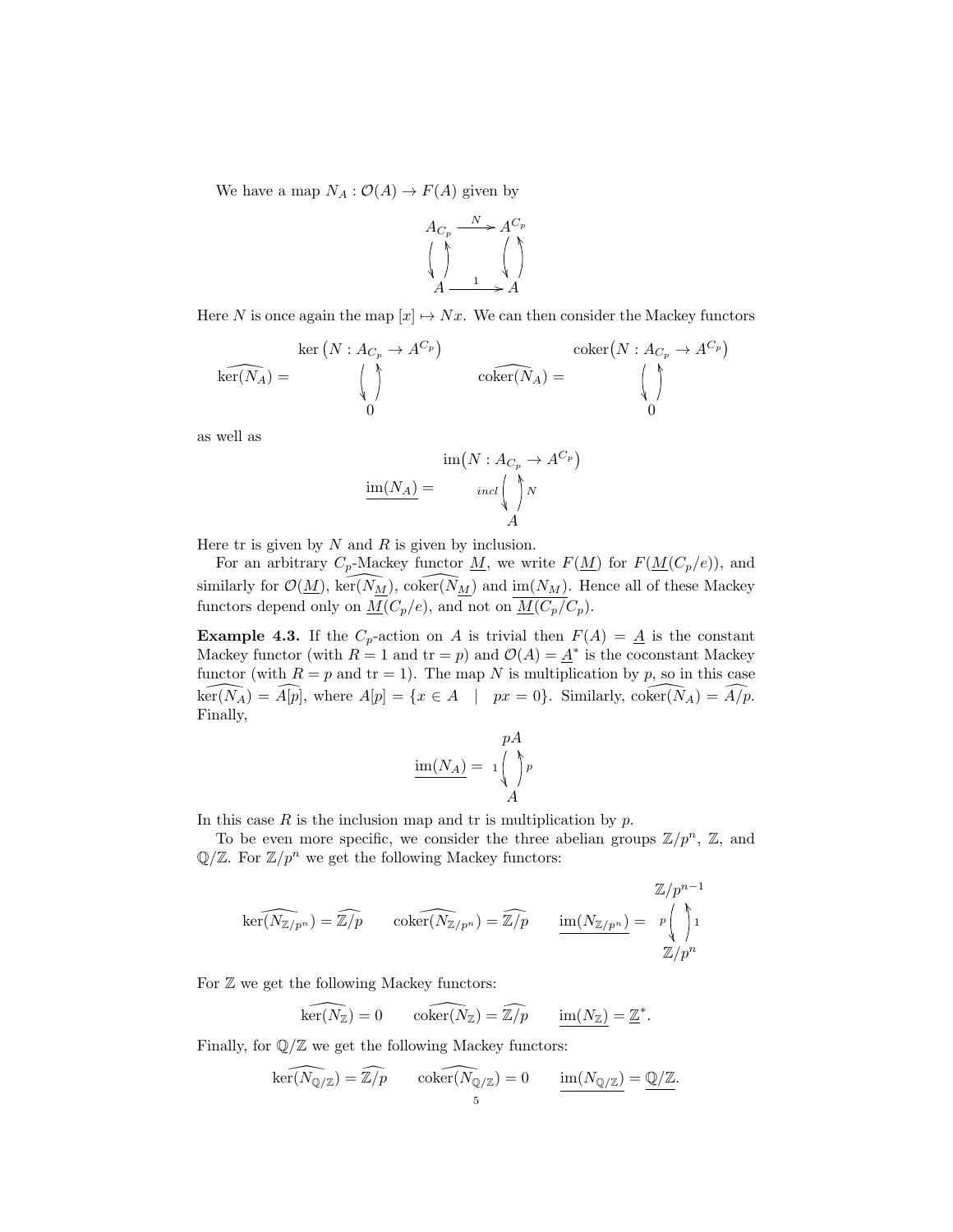<span id="page-5-0"></span>**Example 4.4.** For an arbitrary  $C_p$ -Mackey functor  $\underline{M}$ , R need not be injective. Let

$$
\ker(R: \underline{M}(C_p/C_p) \to \underline{M}(C_p/e))
$$
  

$$
\ker(R) = \bigcup_{0}
$$

and let

$$
\underline{\text{im}(R)} = \operatorname{incl}\left(\bigwedge^b N\right)
$$

$$
\underline{M(C_p/e)}
$$

Then we have a short exact sequence of Mackey functors

$$
0 \to \widehat{\ker(R)} \to \underline{M} \to \underline{\mathrm{im}(R)} \to 0,
$$

and R is injective for the Mackey functor  $\text{im}(R)$ .

We can compare im(R) to  $F(\underline{M})$  by another short exact sequence of Mackey functors:

$$
0 \to \underline{\text{im}(R)} \to F(\underline{M}) \to \widehat{\text{coker}(R)} \to 0
$$

Here coker(R) denotes the cokernel of  $R : \underline{M}(C_p/C_p) \to \underline{M}(C_p/e)^{C_p}$ . (Not of  $R: \underline{M}(C_p/C_p) \to \underline{M}(C_p/e).$ 

<span id="page-5-1"></span>**Example 4.5.** For an arbitrary  $C_p$ -Mackey functor  $\underline{M}$ , tr need not be surjectve. Let

$$
\widehat{\text{coker}(\text{tr})} = \bigvee_{\begin{array}{c} \text{coker}(\text{tr}: \underline{M}(C_p/e) \to \underline{M}(C_p/C_p)) \\ \langle & \rangle \\ 0 \end{array}}
$$

and let

$$
\mathrm{im}(\mathrm{tr}) = \begin{array}{c} \mathrm{im}(\mathrm{tr}) \\ \mathrm{R} \end{array}
$$
\n
$$
\frac{\mathrm{im}(\mathrm{tr})}{M(C_p/e)}
$$

Then we have a short exact sequence of Mackey functors

$$
0 \to \underline{\text{im}(\text{tr})} \to \underline{M} \to \widehat{\text{coker}(\text{tr})} \to 0,
$$

and tr is surjective for the Mackey functor im(tr).

We can compare im(tr) to  $\mathcal{O}(\underline{M})$  by another short exact sequence of Mackey functors:

$$
0 \to \widehat{\ker(\mathrm{tr})} \to \mathcal{O}(\underline{M}) \to \underline{\mathrm{im}(\mathrm{tr})} \to 0.
$$

Here ker(tr) denotes the kernel of tr :  $\underline{M}(C_p/e)_{C_p} \to \underline{M}(C_p/C_p)$ . (Not of tr :  $\underline{M}(C_p/e) \to \underline{M}(C_p/C_p).$ 

<span id="page-5-2"></span>**Example 4.6.** At  $p = 2$  there are a few more Mackey functors to consider. For a  $\mathbb{Z}[C_2]$ -module A, let  $A_-=A\otimes \mathbb{Z}_-$  denote A with t acting by the negative of the original action.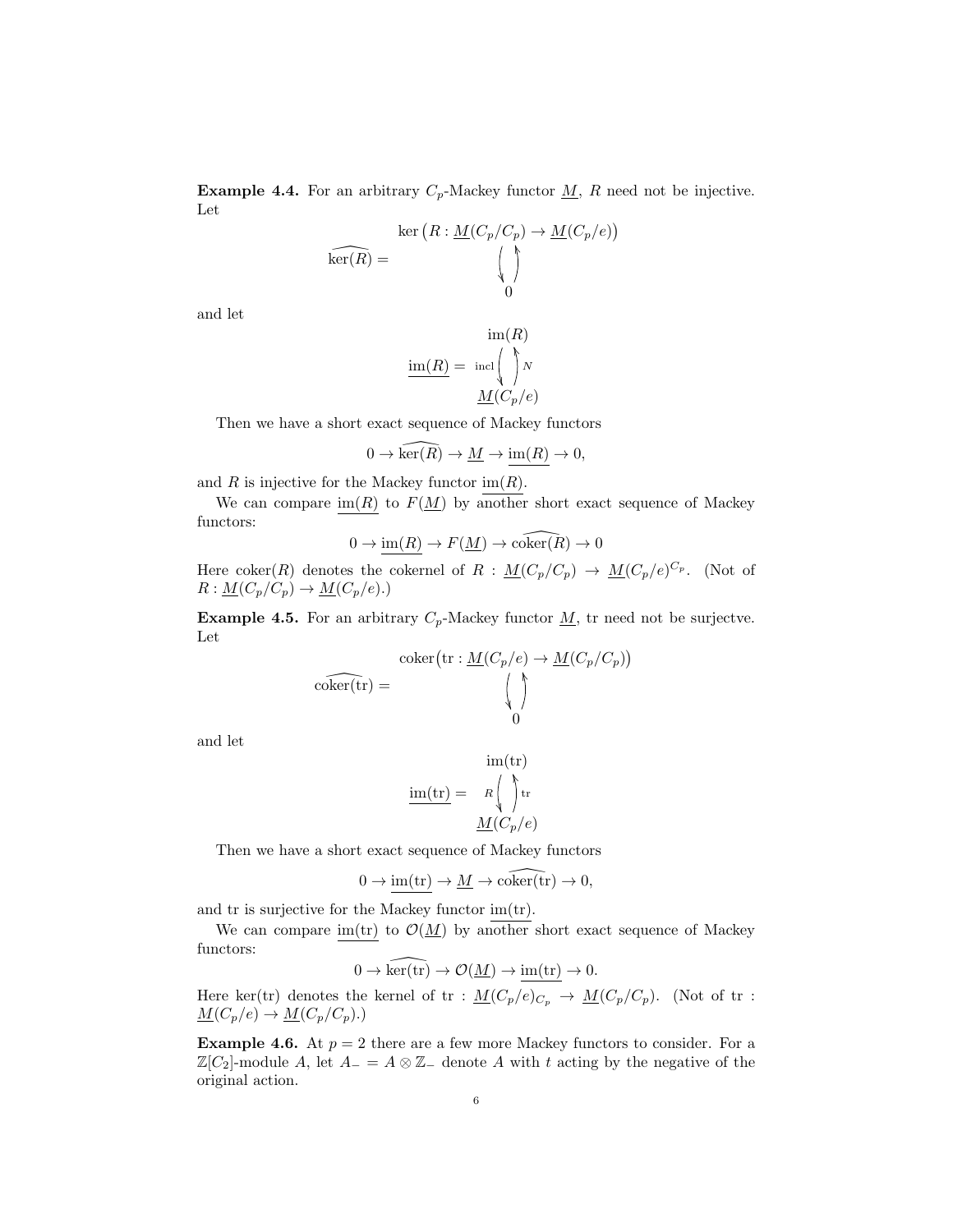Given a  $C_2$ -Mackey functor  $\underline{M}$ , we define a new Mackey functor  $\underline{\text{ker}(\text{tr})}$  as follows:

$$
\ker (\operatorname{tr} : \underline{M}(C_2/e) \to \underline{M}(C_2/C_2))
$$

$$
\underline{\ker(\operatorname{tr})}_{-} = \underline{R} \Big( \bigwedge_{i=1}^{n} \operatorname{tr}
$$

$$
\underline{M}(C_2/e)_{-}
$$

Here the restriction map is given by inclusion and the transfer map is given by  $x \mapsto x - tx$ . We note that if  $x \in \text{ker}(\text{tr})$  then  $x + tx = 0$ , so  $tx = -x$ .

Similarly, we define the Mackey functor  $\underline{\text{ker}(N_M)}_{-}$  as

$$
\ker(N: \underline{M}(C_2/e) \to \underline{M}(C_2/e))
$$

$$
\underline{\ker(N_M)}_{-} = \frac{R \begin{pmatrix} \lambda & \lambda \\ \lambda & \lambda \\ \lambda & \lambda \end{pmatrix} \mathrm{tr}}
$$

$$
\underline{M}(C_2/e)_{-}
$$

We also define a Mackey functor  $\underline{\text{coker}(R)}}_{-}$  as

$$
\operatorname{coker}(R: \underline{M}(C_2/C_2) \to \underline{M}(C_2/e))
$$

$$
\operatorname{coker}(R) = \begin{pmatrix} \uparrow & \uparrow \\ R & \downarrow \\ \underline{M}(C_2/e) \end{pmatrix}
$$

and a Mackey functor  $\frac{\text{coker}(N_M)}{}$  as

$$
\frac{\operatorname{coker}(N: \underline{M}(C_2/e) \to \underline{M}(C_2/e))}{R \int \limits_{\text{tr}} \mathfrak{r}} \exp\left(\frac{N}{R}\right)
$$
\n
$$
\frac{M(C_2/e)}{M(C_2/e)}
$$

<span id="page-6-0"></span>**Example 4.7.** The Burnside Mackey functor of  $C_p$  is

$$
\underline{\mathcal{A}} = (1 p) \begin{pmatrix} \uparrow \\ \downarrow \\ \downarrow \end{pmatrix} \begin{pmatrix} 0 \\ 1 \end{pmatrix}
$$

As explained in [\[1\]](#page-26-7), the Picard group of the Burnside ring of  $C_p$  can be identified with the Picard group of the category of  $C_p$ -Mackey functors. It comes out to be  $(\mathbb{Z}/p)^{\times}/\{\pm 1\}$ , and a is represented by the Mackey functor

$$
\underline{\mathcal{A}}^a = (a p) \begin{pmatrix} \uparrow & 0 \\ \downarrow & 0 \\ \downarrow & \downarrow \end{pmatrix}
$$

All the Mackey functors in this paper that are constructed from  $M$ , except for  $M$ itself, are invariant under  $\underline{\mathcal{A}}^a \square -$ . For example, if we consider the first short exact sequence in Example [4.4](#page-5-0) applied to  $\underline{M} = \underline{A}$  and apply  $\underline{A}^a \square -$  we get the short exact sequence

$$
0 \to \widehat{\mathbb{Z}} \to \underline{\mathcal{A}}^a \to \underline{\mathbb{Z}} \to 0.
$$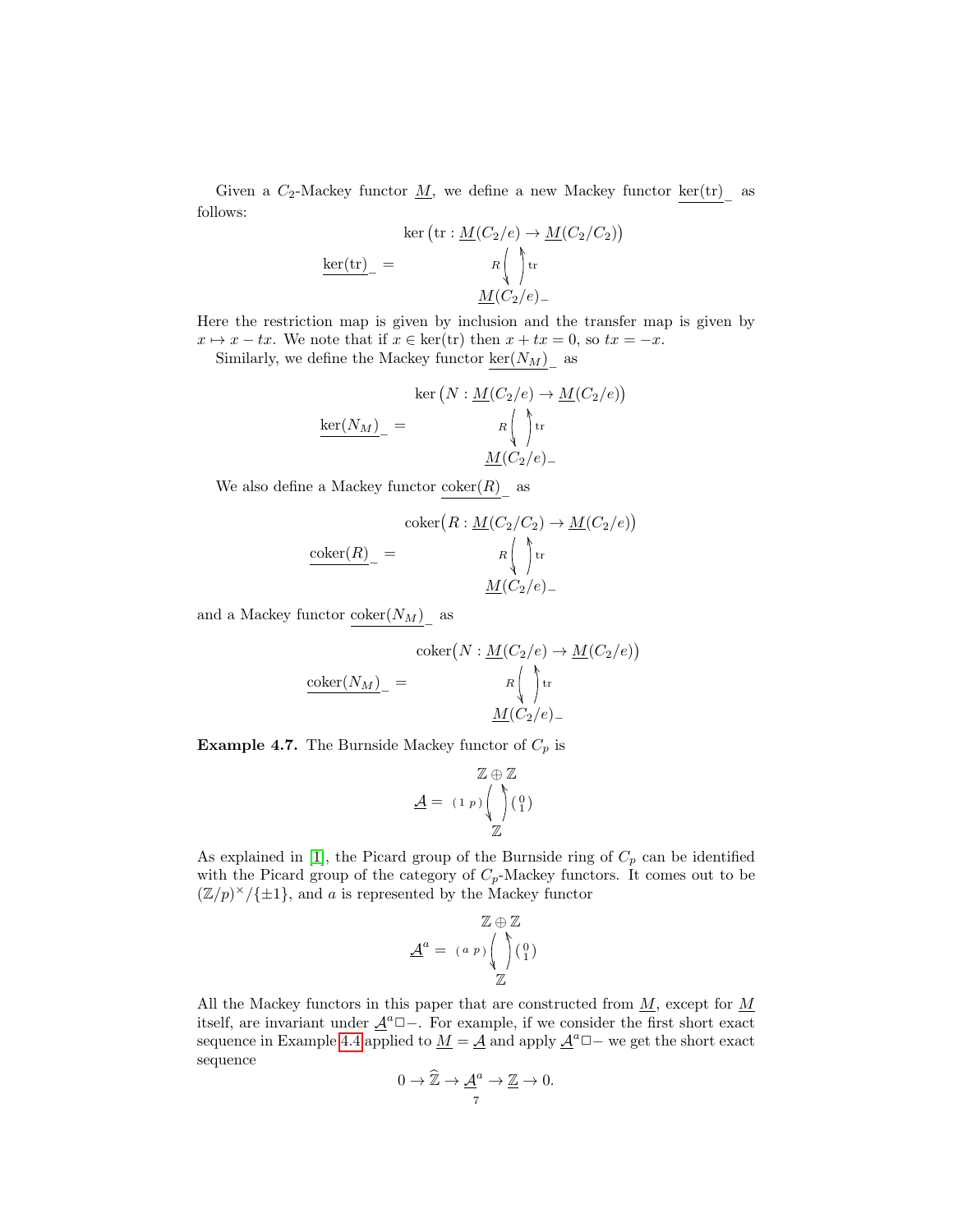Here  $\widehat{\mathbb{Z}}$  and  $\underline{\mathbb{Z}}$  do not depend on a, in the sense that  $\underline{\mathcal{A}}^a \square \widehat{\mathbb{Z}} \cong \widehat{\mathbb{Z}}$  and  $\underline{\mathcal{A}}^a \square \underline{\mathbb{Z}} \cong \underline{\mathbb{Z}}$ .

Smashing with  $S^{\lambda-\lambda(a)}$  has the effect of twisting all homotopy Mackey functors by  $\underline{\mathcal{A}}^a \Box -$ , so if  $V = m \oplus \bigoplus n_i \lambda(i)$  and  $V' = m \oplus n$  for  $n = \sum n_i$  then smashing with  $S^{V'-V}$  has this effect for some a. This a can be explicitly computed as  $a = \prod_i i^{n_i}$ in  $(\mathbb{Z}/p^{\times})/\{\pm 1\}.$ 

#### 5. The homology of a point

In this section we compute the homology groups, or rather the homology Mackey functors, of a point.

The calculations for  $C_p$  for  $p = 2$  and for p odd are almost identical, except for the additional complication that when  $p = 2$  we have to allow for  $V = m + n\lambda$  with  $n \in \frac{1}{2}\mathbb{Z}$ .

<span id="page-7-0"></span>**Proposition 5.1.** Let p be any prime, let  $V = m \oplus \bigoplus n_i \lambda_i$ , and let  $n = \sum n_i$ . Then  $\underline{H}_{m+k}(S^V;\underline{M})$  is as follows:

(1) If  $n = 0$  then  $\underline{H}_{m+k}(S^V; \underline{M})$  is nonzero for  $k = 0$  only and

$$
\underline{H}_m(S^V; \underline{M}) = \underline{A}^a \square \underline{M} \qquad a = \left(\prod i^{n_i}\right)^{-1}
$$

Here  $\underline{\mathcal{A}}^a$  is defined in Example [4.7,](#page-6-0) and a is computed in  $(\mathbb{Z}/p)^\times/\{\pm 1\}$ .

- (2) If  $n > 0$  then  $\underline{H}_{m+k}(S^V; \underline{M})$  is nonzero for  $k \in [0, 2n]$  only:
	- $k = 0$ : coker(tr)
	- $k = 1 < 2n$ : ker(tr)
	- $k = 1 = 2n$ :  $\frac{\text{ker}(\text{tr})}{n}$  (p = 2 only)
	- $k = 2i + 1 < 2n$  for  $i \geq 1$ :  $\widehat{\text{ker}(N_M)}$
	- $k = 2i + 1 = 2n$  for  $i \ge 1$ :  $\frac{\text{ker}(N_M)}{n}$  (p = 2 only)
	- $k = 2i < 2n$  for  $i \geq 1$ :  $\widehat{\text{coker}(N_M)}$
	- $k = 2i = 2n$  for  $i \geq 1$ :  $F(\underline{M})$
- (3) If  $n < 0$  then  $\underline{H}_{m+k}(S^V; \underline{M})$  is nozero for  $k \in [2n, 0]$  only:
	- $k = 0$ :  $\widehat{\ker(R)}$
	- $k = -1 > 2n$ : coker $(R)$
	- $k = -1 = 2n$ :  $\frac{\text{coker}(R)}{n}$  (p = 2 only)
	- $k = 2i 1 > 2n$  for  $i \leq -1$ :  $\widehat{\text{coker}(N_M)}$
	- $k = 2i 1 = 2n$  for  $i \leq -1$ :  $\frac{\text{coker}(N_M)}{n}$  (p = 2 only)
	- $k = 2i > 2n$  for  $i \leq -1$ :  $\widehat{\text{ker}(N_M)}$
	- $k = 2i = 2n$ : for  $i \leq -1$ :  $\mathcal{O}(\underline{M})$

Except in the definition of  $\ker(\text{tr})$ ,  $\ker(N_M)$ ,  $\operatorname{coker}(R)$  and  $\operatorname{coker}(N_M)$  we view R as a map  $\underline{M}(C_p/C_p) \to \underline{M}(C_p/e)^{C_p}$ , tr as a map  $\underline{M}(C_p/e)_{C_p} \to \underline{M}(C_p/C_p)$ , and  $N_{\underline{M}}$  as a map  $\underline{M}(C_p/e)_{C_p} \to \underline{M}(C_p/e)^{C_p}$ .

Proof. Part (1) follows from the discussion in Example [4.7](#page-6-0) above.

For Part (2) we first replace V with  $V' = m \oplus n\lambda$ . Then we compute the homology Mackey functors from a G-CW structure on  $S^{V'}$ . We can put a G-CW structure on  $S^{V'}$  with a  $C_p/C_p$ -cell in dimension m and a  $C_p/e$ -cell in dimension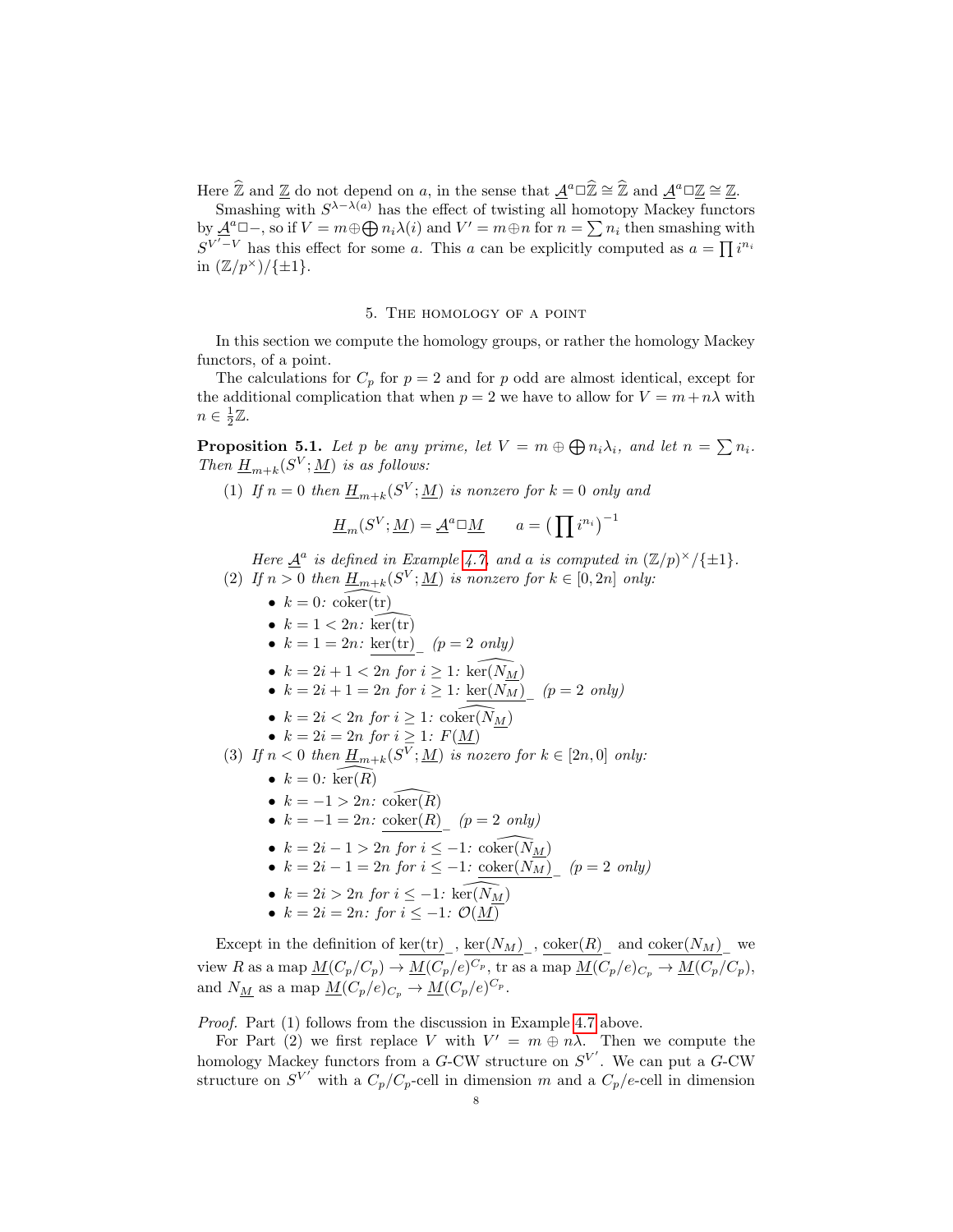$m + k$  for  $1 \leq k \leq 2n$ . The homology Mackey functors are given by the homology of the following chain complex (drawn here for  $n = 2$ ):

$$
\underline{M}(C_p/C_p) \underset{A}{\left\langle \right\vert} \underset{v}{\uparrow} \text{tr} \quad \underline{M}(C_p/e) \underset{A}{\left\langle \right\vert} \underset{v}{\uparrow} \text{tr} \quad \Delta \bigg\langle \underset{A}{\left\langle \right\vert} \underset{v}{\uparrow} \text{tr} \quad \Delta \bigg\langle \underset{A}{\left\langle \right\vert} \text{tr} \quad \Delta \bigg\langle \underset{A}{\left\langle \right\vert} \text{tr} \quad \Delta \bigg\langle \underset{A}{\left\langle \right\vert} \text{tr} \quad \Delta \bigg\langle \underset{A}{\left\langle \right\vert} \text{tr} \quad \Delta \bigg\langle \underset{A}{\left\langle \right\vert} \text{tr} \quad \Delta \bigg\langle \underset{A}{\left\langle \right\vert} \text{tr} \quad \Delta \bigg\langle \underset{A}{\left\langle \right\vert} \text{tr} \quad \Delta \bigg\langle \underset{A}{\left\langle \right\vert} \text{tr} \quad \Delta \bigg\langle \underset{A}{\left\langle \right\vert} \text{tr} \quad \Delta \bigg\langle \underset{A}{\left\langle \right\vert} \text{tr} \quad \Delta \bigg\langle \underset{A}{\left\langle \right\vert} \text{tr} \quad \Delta \bigg\langle \underset{A}{\left\langle \right\vert} \text{tr} \quad \Delta \bigg\langle \underset{A}{\left\langle \right\vert} \text{tr} \quad \Delta \bigg\langle \underset{A}{\left\langle \right\vert} \text{tr} \quad \Delta \bigg\langle \underset{A}{\left\langle \right\vert} \text{tr} \quad \Delta \bigg\langle \underset{A}{\left\langle \right\vert} \text{tr} \quad \Delta \bigg\langle \underset{A}{\left\langle \right\vert} \text{tr} \quad \Delta \bigg\langle \underset{A}{\left\langle \right\vert} \text{tr} \quad \Delta \bigg\langle \underset{A}{\left\langle \right\vert} \text{tr} \quad \Delta \bigg\langle \underset{A}{\left\langle \right\vert} \text{tr} \quad \Delta \bigg\langle \underset{A}{\left\langle \right\vert} \text{tr} \quad \Delta \bigg\langle \underset{A}{\left\langle \right\vert} \text{tr} \quad
$$

Here  $N = \sum_{n=1}^{p-1}$  $i=0$  $t^i$  as before. The  $C_p$ -action on  $\bigoplus_p M(C_p/e)$  is given by cyclically permuting the summands. In this case we denote the t-action by  $sh$ , and define  $N' = \sum_{n=1}^{p-1}$  $i=0$ sh<sup>i</sup>. The map  $\nabla'$  is given by  $(x_0, \ldots, x_{p-1}) \mapsto \sum^{p-1}$  $i=0$  $t^i x_i$ , while  $\Delta$  and  $\nabla$  are the usual diagonal and fold map, respectively. We note that to get these formulas we have to make a choice of identification  $C_p/e \times C_p/e \cong \coprod$  $\mathop{\coprod}_{p} C_p/e$ , and making a

different choice leads to slightly different formulas. Taking homology gives Part (2). Part (3) is similar, starting with a G-CW structure on  $S^{V'}$  with a  $C_p/C_p$ -cell in

dimension m and a  $C_p/e$ -cell in dimension  $m + k$  for  $2n \leq k \leq -1$ .

<span id="page-8-2"></span>**Corollary 5.2.** For any  $C_p$ -Mackey functor <u>M</u>,  $\Sigma^{\lambda} H \mathcal{O}(\underline{M}) \simeq \Sigma^2 F(\underline{M})$ 

In particular, for any abelian group  $A$ ,  $\Sigma^{\lambda} H \underline{A}^* \simeq \Sigma^2 H \underline{A}$ .

*Proof.* With  $\underline{M} = \mathcal{O}(A)$  and  $n = 1$  the above result says that  $\underline{\pi}_k \Sigma^{\lambda} H \mathcal{O}(A) \cong F(A)$ for  $k = 2$  and trivial for  $k \neq 2$  since both coker(tr) = 0 and  $\widehat{\ker(\mathrm{tr})} = 0$ .

Alternatively, with  $\underline{M} = F(A)$  and  $n = -1$  we have  $\underline{\pi}_k \Sigma^{-\lambda} H F(A) \cong \mathcal{O}(A)$  for  $k = -2$  and trivial for  $k \neq -2$  since both ker $(R) = 0$  and coker $(R) = 0$ .

# 6. THE SLICE TOWER FOR  $\Sigma^V H M$

<span id="page-8-0"></span>The starting point is the following two results:

- (1) First,  $HM$  is a zero slice for any Mackey functor M. This follows from [\[5,](#page-26-1) Proposition 4.50] after adjusting to the modern definition of slices.
- (2) Second, smashing with the regular representation sphere  $S^{\rho_G}$  simply shifts slices up by  $|G|$ . This follows from [\[5,](#page-26-1) Lemma 4.23].

We fix  $G = C_p$ , and note that smashing with  $S^{\rho'_{C_p}}$  also shifts slices up by |G|. We start with a few lemmas. The first one is well known, but we include it for completeness:

<span id="page-8-1"></span>**Lemma 6.1.** For any  $m \in \mathbb{Z}$  and abelian group  $A$ ,  $\Sigma^m H \hat{A}$  is a pm-slice.

Proof. From the above calculation of the homology of a point we have

$$
\underline{\pi}_k \Sigma^m H \widehat{A} \cong \underline{\pi}_k \Sigma^{m \rho_{C_p}} H \widehat{A} \cong \begin{cases} \widehat{A} & \text{if } k = m \\ 0 & \text{if } k \neq m \end{cases}
$$

Hence  $\Sigma^m H \widehat{A} \simeq \Sigma^{m \rho c_p} H \widehat{A}.$ 

We know that  $H\hat{A}$  is a 0-slice, and that suspending by a multiple of  $\rho_{C_p}$  (or  $\rho'_{C_p}$ ) simply shifts slices up or down, so the result follows.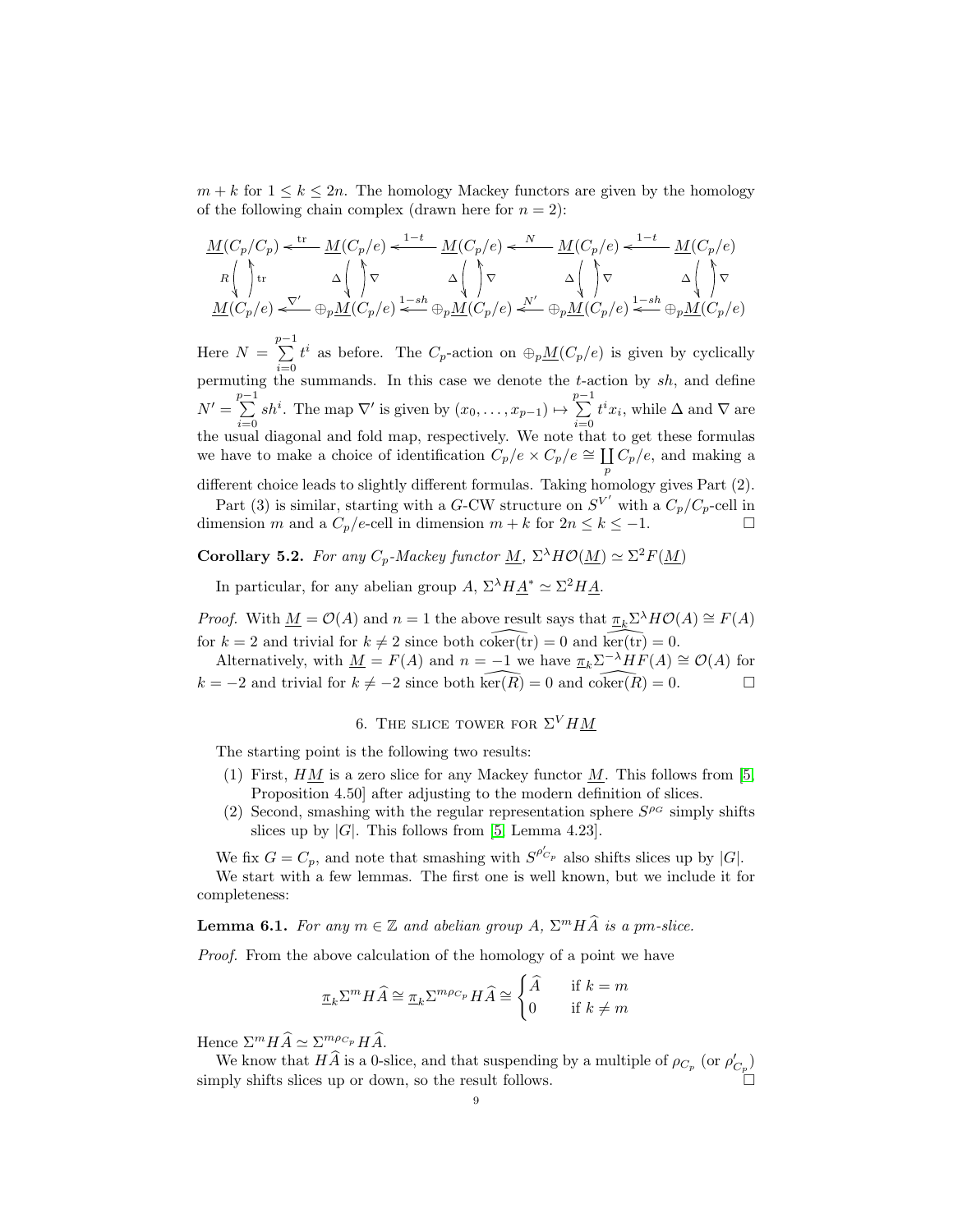**Lemma 6.2.** If the restriction map for <u>M</u> is injective,  $\Sigma^{k\lambda} H \underline{M}$  is a 2k-slice for  $-\frac{p}{2} \leq k \leq 0.$ 

*Proof.* Let  $X = \sum_{k=1}^{k} M_k$ . The result clearly holds when  $k = 0$ , so we assume  $k < 0$ . We need to check that  $X \leq 2k$  and  $X \geq 2k$ .

To check that  $X \leq 2k$ , it suffices to check that the space  $Sp^{C_p}(\widehat{S}, X)$  of  $C_p$ equivariant maps is contractible for each  $\hat{S} = (C_p)_+ \wedge_H S^{m\rho_H}$  with  $\dim(\hat{S}) > 2k$ .

This is clear for  $H = e$ . For  $H = C_p$ , the conditions on k imply that  $m \geq 0$ . For  $m = 0$ , we have  $\hat{S} = S^0$ , so for any  $C_p$ -spectrum X we get  $\pi_q Map(\hat{S}, X) \simeq$  $\frac{\pi}{q}X(C_p/C_p)$  for  $q \geq 0$ . The result for  $m = 0$  then follows from Proposition [5.1](#page-7-0) Part (2), since  $\pi_0 Sp^{C_p}(S^0, X) \cong \underline{H}_0(S^{k\lambda}; \underline{M})(C_p/C_p) \cong \text{ker}(R)$  and  $\text{ker}(R) = 0$  by assumption.

For  $m > 0$  we can use  $\rho'_{C_p}$  in place of  $\rho_{C_p}$  and we get  $Sp^{C_p}(S^{m\rho'_{C_p}}, \Sigma^{k\lambda}H\underline{M}) \simeq$  $Sp^{C_p}(S^m, \Sigma^{(k-\frac{m(p-1)}{2})\lambda}HM)$ . Since  $S^{(k-\frac{m(p-1)}{2})\lambda}$  only has cells in non-positive dimension the result for  $m > 0$  follows.

To check that  $X \geq 2k$ , we can use the alternative characterization from [\[7,](#page-26-13) §11.1D]:  $X \geq 2k$  if and only if  $\pi_m \Phi^H X = 0$  for  $m \langle 2k/|H|$ . This is immediate for  $H = e$ , and for  $H = C_p$  the conditions on k imply that  $m < 0$ . But  $\Phi^{C_p}(\Sigma^{k\lambda} H \underline{M}) \simeq$  $\Phi^{C_p}(H\underline{M})$ , so this also follows.

<span id="page-9-0"></span>**Corollary 6.3.** Suppose the restriction map for <u>M</u> is injective. Let  $V = m \oplus$  $\bigoplus n_i\lambda_i$ , and let  $n = \sum n_i$ . Define  $r = (p-1)m - 2n$ . If  $r \in [0, p]$  then  $\Sigma^V H \underline{M}$  is an  $(m+2n)$ -slice.

**Lemma 6.4.** If the transfer map for <u>M</u> is surjective,  $\Sigma^{k\lambda}HM$  is a 2k-slice for  $0 \leq k \leq \frac{p}{2}$ .

*Proof.* This is similar to the previous lemma, after noting that  $\pi_0 \Phi^{C_p}(H \underline{M}) = 0$ since  $\Phi^{C_p}$  kills transfers and the transfer map is surjective by assumption.

<span id="page-9-2"></span>**Corollary 6.5.** Suppose the transfer map for <u>M</u> is surjective. Let  $V = m \oplus \bigoplus n_i \lambda_i$ , and let  $n = \sum n_i$ . Define  $r = (p-1)m - 2n$ . If  $r \in [-p, 0]$  then  $\Sigma^V H M$  is an  $(m+2n)$ -slice.

The next lemma holds for any finite group G, and follow from the properties of a localizing subcategory (see [\[5,](#page-26-1) Proposition 4.45]):

<span id="page-9-1"></span>**Lemma 6.6.** Let  $X$  be a  $G$ -spectrum. Suppose we have a tower of fibrations



where  $F_i$  is  $n_i$ -slice and  $n_0 > n_1 > \ldots > n_k$ . Then this is the slice tower for X. Similarly, suppose we have a tower of cofibrations

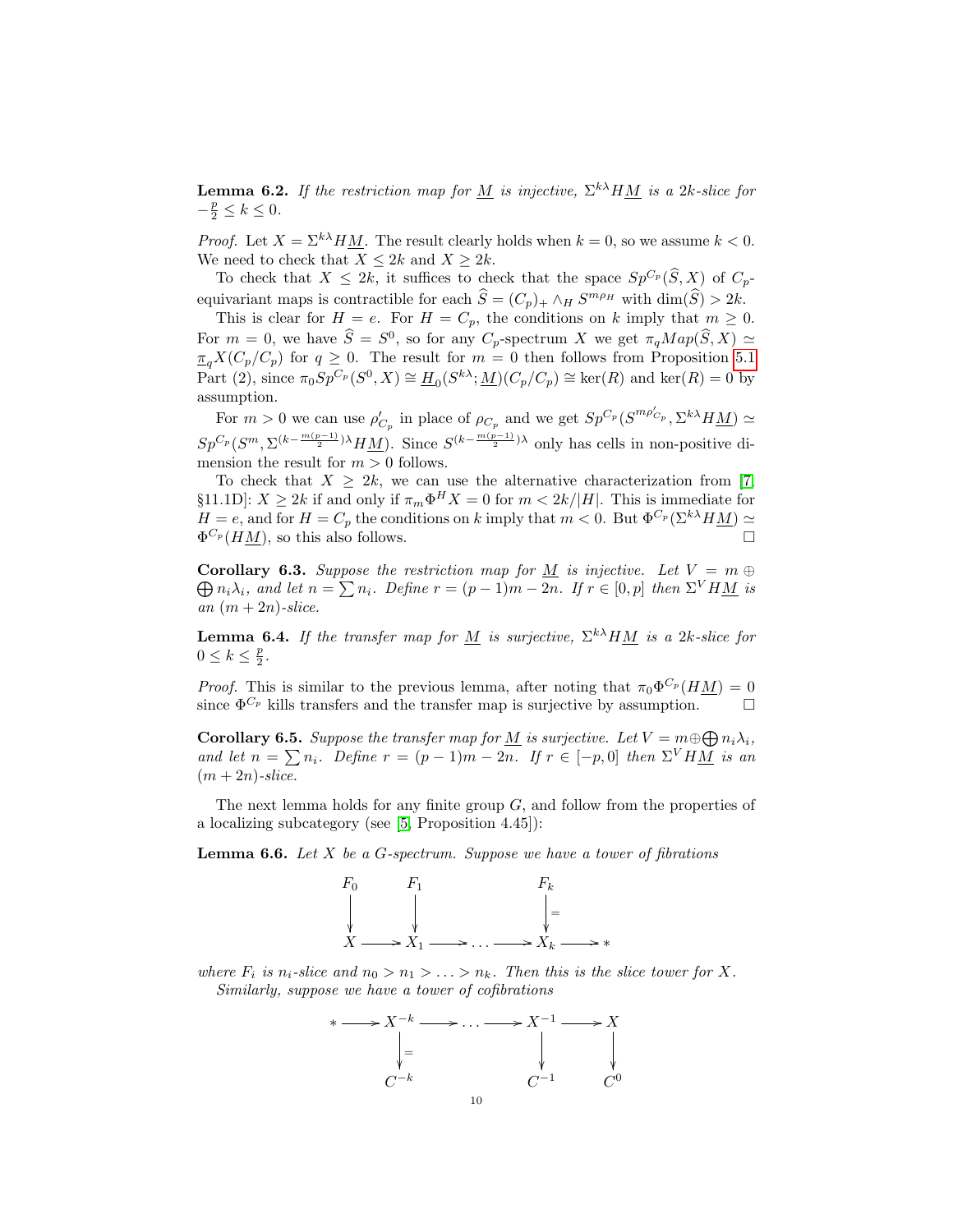where  $C^i$  is  $n_i$ -slice and  $n_0 < n_{-1} < \ldots < n_{-k}$ . Then this is the coslice tower for  $X$ .

With this we are ready to describe the slice tower for  $\Sigma^V H M$ :

<span id="page-10-0"></span>**Theorem 6.7.** Let <u>M</u> be a  $C_p$ -Mackey functor, let  $V = m \oplus \bigoplus n_i \lambda_i \in RO(C_p)$ , and let  $n = \sum n_i$ . If  $p = 2$ , allow  $n_1 = n$  to be a half-integer. Define  $r = (p-1)m - 2n$ . Then the slice tower for  $\Sigma^V H M$  is as follows:

- (1) If  $r = 0$ ,  $\Sigma^V H M$  is an  $(m + 2n)$ -slice.
- (2) If  $r > 0$ , let  $k = \lceil \frac{r}{p} \rceil$ . Then  $\Sigma^V H \underline{M} \in [m + 2n, pm]$  and the slice tower of  $\Sigma^V H \underline{M}$  is given by

$$
\Sigma^{m} H \widehat{\ker(R)} \quad \Sigma^{m-1} H \widehat{\operatorname{coker}(R)} \quad \Sigma^{m-2} H \widehat{\ker(N_M)} \quad F_{k-1} \quad F_{k}
$$
\n
$$
\downarrow \qquad \qquad \downarrow \qquad \qquad \downarrow \qquad \qquad F_{k-1} \quad F_{k}
$$
\n
$$
\Sigma^{V} H \underline{M} \longrightarrow \Sigma^{V} H \underline{\operatorname{im}(R)} \longrightarrow X_2 \longrightarrow \dots \longrightarrow X_{k-1} \longrightarrow X_k \longrightarrow *
$$

Here  $X_{2i+2} = \sum_{i} V^{-2i+i\lambda} HF(\underline{M})$  for  $i \geq 0$  and  $X_{2i+1} = \sum_{i} V^{-2i+i\lambda}$   $H_{\text{im}}(N_M)$ for  $i \geq 1$ . For  $2 \leq i < k$  the fiber  $F_i$  of  $X_i \to X_{i+1}$  is  $\Sigma^{m-i}H\widehat{\ker(N_M)}$  for i even and  $\Sigma^{m-i} H \widehat{\operatorname{coker}(N_M)}$  for i odd.

(3) If  $r < 0$ , let  $k = -\lceil \frac{-r}{p} \rceil$ . Then  $\Sigma^V H \underline{M} \in [pm, m + 2n]$  and the coslice tower of  $X$  is given by

$$
\begin{aligned}\n &*\rightarrow X^k \rightarrow X^{k+1} \rightarrow \dots \longrightarrow X^{-2} \longrightarrow \Sigma^V H \text{im}(\text{tr}) \longrightarrow \Sigma^V H \underline{M} \\
 &= \left| \bigcup_{C^k} C^{k+1} \sum_{T^{k+1} \subset C^{k+1}} \Sigma^{m+2} \text{coker}(\overline{N_M}) \sum_{T^{k+1} H \text{ker}(\text{tr})} \sum_{T^{k+1} H \text{coker}(\text{tr})} \Sigma^{m} H \text{coker}(\text{tr}) \right. \\
 &\text{Here } X^{2i-2} = \Sigma^{V-2i+i\lambda} H \mathcal{O}(\underline{M}) \text{ for } i \leq 0 \text{ and } X^{2i-1} = \Sigma^{V-2i+i\lambda} H \underline{\text{im}}(\underline{N_M}) \\
 & \text{for } i \text{ even and } \Sigma^{m-i} H \text{ker}(\overline{N_M}) \text{ for } i \text{ odd}.\n\end{aligned}
$$

In case (2), the first two fibers "fix up"  $\Sigma^V H M$  so that it looks like  $F(M)$ , and the rest of the slice tower is essentially 2-periodic. In case (3), the first two cofibers "fix up"  $\Sigma^V H M$  so that it looks like  $\mathcal{O}(M)$ , and the rest of the coslice tower is essentially 2-periodic.

*Proof.* Part (1) is clear, since in this case  $V' = m \oplus n\lambda$  is a multiple of  $\rho'_{C_p}$ .

For part (2), we start by noting that the leftmost fiber sequence  $\Sigma^m H \text{ker}(R) \to$  $\Sigma^V H \underline{M} \rightarrow \Sigma^V H \text{im}(R)$  can be obtained by applying  $\Sigma^V H(-)$  to the first short exact sequence in Example [4.4.](#page-5-0) From Lemma [6.1](#page-8-1) we know that  $\Sigma^m H \overline{\text{ker}}(\overline{R})$  is a pm-slice.

If  $k = 1$ , it follows from Corollary [6.3](#page-9-0) that  $\Sigma^V H \text{im}(R)$  is an  $(m + 2n)$ -slice and from Lemma [6.6](#page-9-1) that this is the slice tower for  $\overline{X}$  so in that case we are done.

If  $k \geq 2$ , the next fiber sequence  $\Sigma^{m-1} H \operatorname{coker}(\overline{R}) \to \Sigma^V H \operatorname{im}(R) \to \Sigma^V H F(M)$ can be obtained by applying  $\Sigma^V H(-)$  to the second short exact sequence in Ex-ample [4.4](#page-5-0) and then rotating it. If  $k = 2$ , the conclusion now follows from Corollary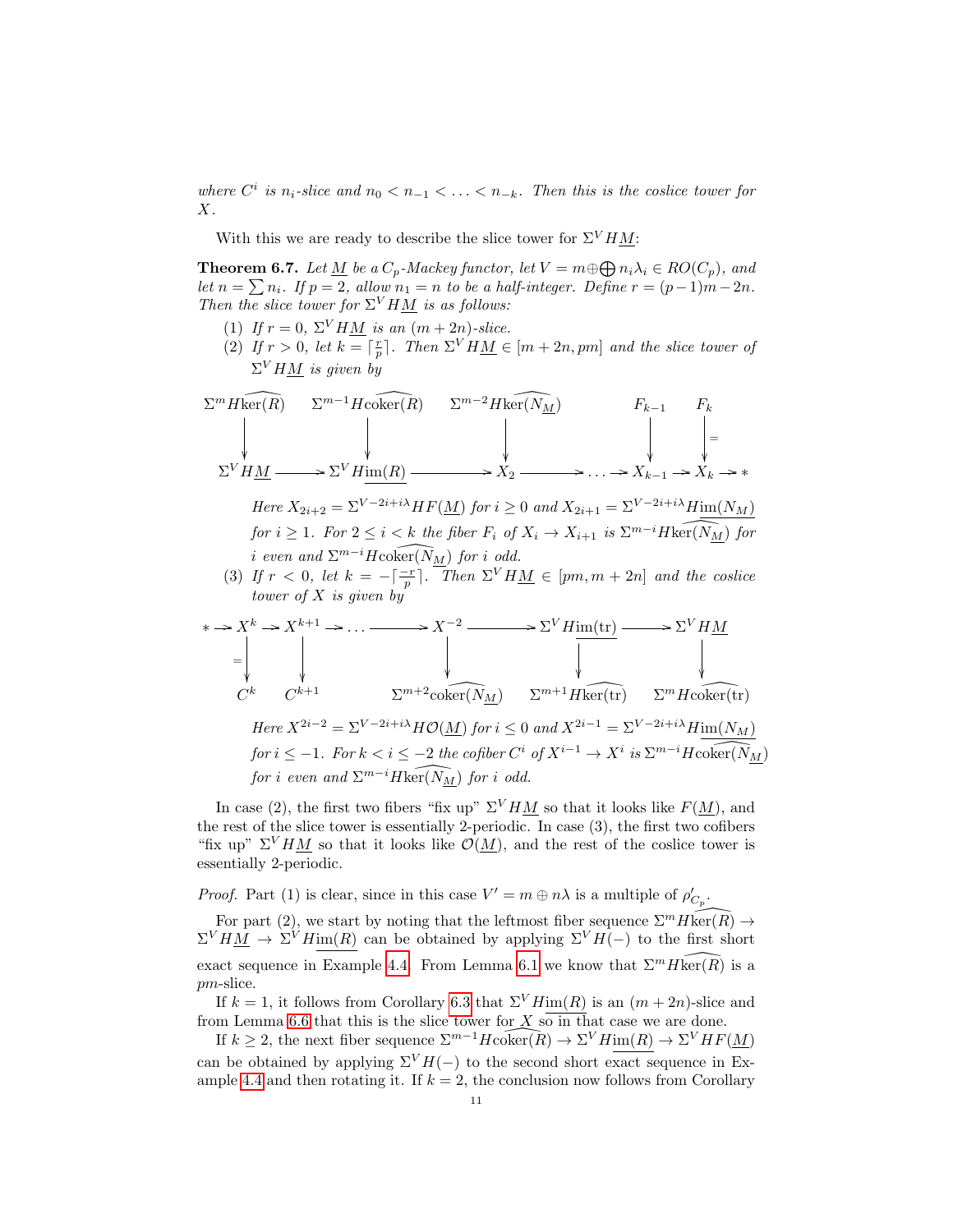[6.5](#page-9-2) and the first half of Lemma [6.6](#page-9-1) after using the equivalence in Corollary [5.2](#page-8-2) to replace  $\Sigma^V H F(M)$  with  $\Sigma^{V+\lambda-2} H \mathcal{O}(M)$ .

The remaining maps come from the maps  $\mathcal{O}(\underline{M}) \to \text{im}(N_M) \to F(\underline{M})$  in Ex-ample [4.2](#page-3-0) plus the equivalence in Corollary [5.2.](#page-8-2) The general case is similar, using either Corollary [6.3](#page-9-0) or Corollary [6.5](#page-9-2) as well as the first half of Lemma [6.6.](#page-9-1)

Part (3) is similar, now using the second half of Lemma [6.6.](#page-9-1)

In case (2) we can obtain the coslice tower from the slice tower by taking fibers of the various maps from  $\Sigma^V H M$ , and in case (3) we can obtain the slice tower from the coslice tower by taking cofibers of the various maps to  $\Sigma^V H M$ . We can also use Corollary [5.2](#page-8-2) to replace the occurrences of  $F(M)$  with  $\mathcal{O}(M)$  in (2), or the occurrences of  $\mathcal{O}(M)$  with  $F(M)$  in (3). We state the result in this way for maximal symmetry, and because the description of the slice tower is simpler in case (2) and the description of the coslice tower is simpler in case (3).

Corollary 6.8. Let  $\underline{M}$  be a  $C_p$ -Mackey functor.

- (1) If ker(R) = 0 then  $\Sigma M$  is a 1-slice. If  $p = 2$  then  $\Sigma^2 H M$  is a 2-slice.
- (2) If in addition coker  $(R: \underline{M}(C_p/C_p) \to \underline{M}(C_p/e)^{C_p}) = 0$  then  $\Sigma^2 H \underline{M}$  is a 2-slice. If  $p = 2$  then  $\Sigma^3 H M$  is a 3-slice and  $\Sigma^4 H M$  is a 4-slice. If  $p = 3$ then  $\Sigma^3 H M$  is a 3-slice.
- (3) If in addition ker  $(N: \underline{M}(C_p/e)_{C_p} \to \underline{M}(C_p/e)^{C_p} = 0$  then  $\Sigma^3 H \underline{M}$  is a 3-slice. If  $p = 2$  then  $\Sigma^5 H M$  is a 5-slice and  $\Sigma^6 H M$  is a 6-slice. If  $p = 3$ then  $\Sigma^4 H \underline{M}$  is a 4-slice.
- (4) If in addition coker  $(N: \underline{M}(C_p/e)_{C_p} \to \underline{M}(C_p/e)^{C_p} = 0$  then  $\Sigma^n H \underline{M}$  is an n-slice for all  $n \geq 0$ .

For example, at  $p = 2$  we see that  $\Sigma^6 H \mathbb{Z}$  is a 6-slice.

Corollary 6.9. Let  $M$  be a  $C_p$ -Mackey functor.

- (1) If coker(tr) = 0 then  $\Sigma^{-1}M$  is a (-1)-slice. If  $p = 2$  then  $\Sigma^{-2}HM$  is a  $(-2)$ -slice.
- (2) If in addition ker  $(tr : \underline{M}(C_p/e)_{C_p} \to \underline{M}(C_p/C_p)) = 0$  then  $\Sigma^{-2}H\underline{M}$  is a  $(-2)$ -slice. If  $p = 2$ ,  $\Sigma^{-3}HM$  is a  $(-3)$ -slice and  $\Sigma^{-4}HM$  is a  $(-4)$ -slice. If  $p = 3$  then  $\Sigma^{-3}HM$  is a (-3)-slice.
- (3) If in addition coker  $(N : \underline{M}(C_p/e)_{C_p} \to \underline{M}(C_p/e)^{C_p} = 0$  then  $\Sigma^{-3} H \underline{M}$ is a (-3)-slice. If  $p = 2$  then  $\Sigma^{-5}HM$  is a (-5)-slice and  $\Sigma^{-6}HM$  is a  $(-6)$ -slice. If  $p = 3$  then  $\Sigma^{-4} H M$  is a  $(-4)$ -slice.
- (4) If in addition ker  $(N: \underline{M}(C_p/e)_{C_p} \to \underline{M}(C_p/e)^{C_p}) = 0$  then  $\Sigma^n H \underline{M}$  is an n-slice for all  $n \leq 0$ .

For example, at  $p = 2$  we see that  $\Sigma^{-6} H \mathbb{Q}/\mathbb{Z}^*$  is a  $(-6)$ -slice. This also follows from Brown-Comenetz duality plus the above observation that  $\Sigma^6 H \mathbb{Z}$  is a 6-slice.

**Example 6.10.** Consider  $\Sigma^V H \underline{\mathbb{Z}}$ . Then the slice tower simplifies, because im $(N_{\mathbb{Z}})$  =  $\underline{\mathbb{Z}}^*$  and  $\widehat{\text{ker}(N_{\mathbb{Z}})} = 0$  while  $\widehat{\text{coker}(N_{\mathbb{Z}})} = \widehat{\mathbb{Z}/p}$ .

Define k as in Theorem [6.7.](#page-10-0) If  $k \in [0,3]$  then  $\Sigma^V H \underline{\mathbb{Z}}$  is  $(m+2n)$ -slice. For  $k \geq 4$ , let  $k' = \lceil \frac{k-3}{2} \rceil$ . Then  $\Sigma^V H \underline{\mathbb{Z}} \in [m+2n, p(m-3)]$  and the slice tower for  $\Sigma^V H \underline{\mathbb{Z}}$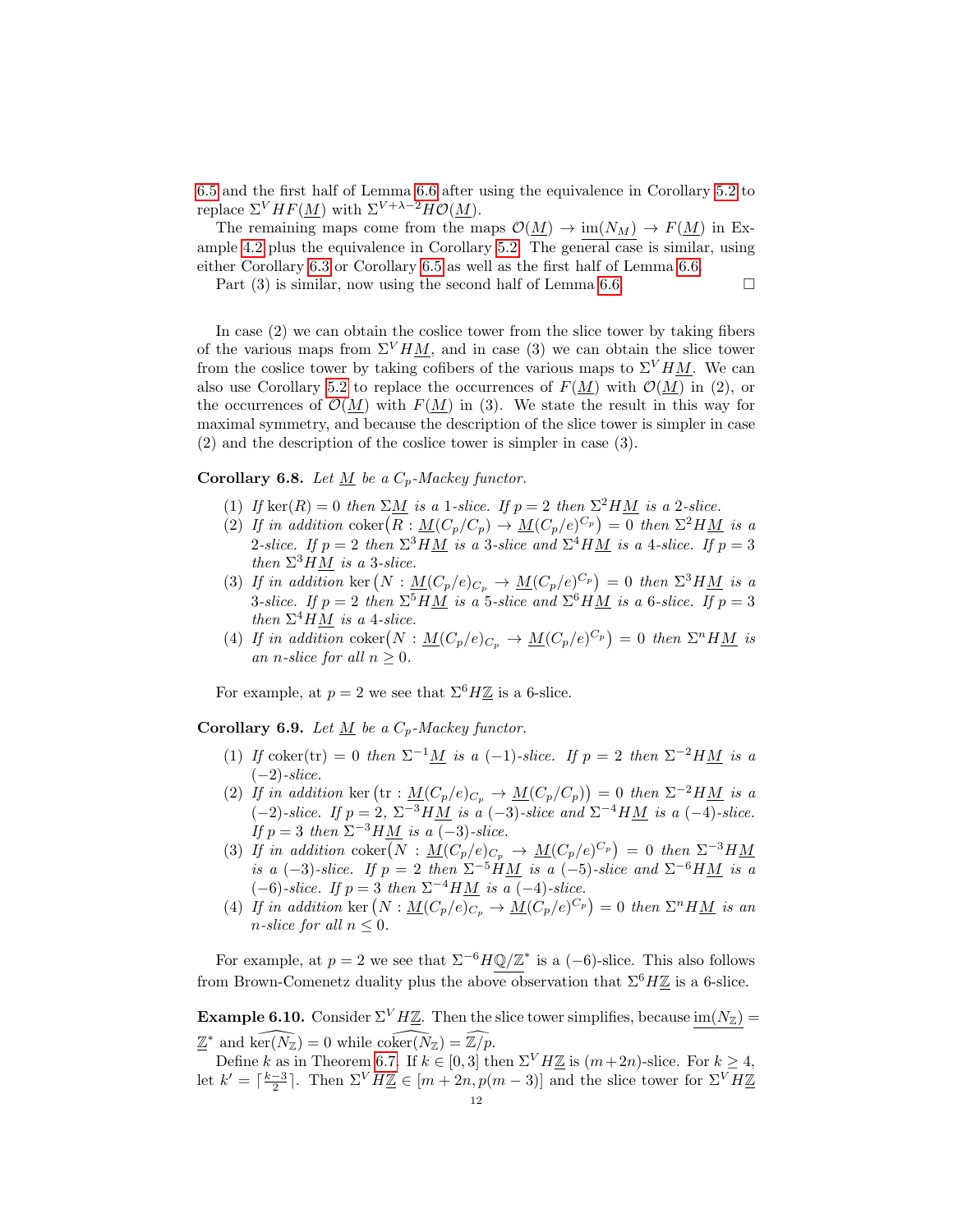looks as follows:

$$
\Sigma^{m-3} H\widetilde{\mathbb{Z}/p} \qquad \Sigma^{m-5} H\widetilde{\mathbb{Z}/p} \qquad F_{k'-1} \qquad F_{k'}
$$
\n
$$
\downarrow \qquad \qquad \downarrow \qquad \qquad \downarrow \qquad \qquad \downarrow \qquad \downarrow
$$
\n
$$
\Sigma^{V} H\mathbb{Z} \longrightarrow \Sigma^{V-2+\lambda} H\mathbb{Z} \longrightarrow \dots \longrightarrow X_{k'-1} \longrightarrow X_{k'} \longrightarrow *
$$

Here  $X_i = \sum_{i=1}^{V-2i+i} H \underline{\mathbb{Z}}$  and  $F_i = \sum_{i=1}^{m-3-2i} \overline{\mathbb{Z}}/p$  for  $0 \le i \le k'$ .

For  $k < 0$  the coslice tower simplifies in a similar way. This time we let  $k' = \lfloor \frac{k}{2} \rfloor$ . Then  $\Sigma^V H \underline{\mathbb{Z}} \in [pm, m + 2n]$  and the coslice tower for  $\Sigma^V H \underline{\mathbb{Z}}$  looks as follows:

$$
\begin{aligned}\n &* \longrightarrow X^{k'} \longrightarrow X^{k'+1} \longrightarrow \dots \longrightarrow \Sigma^{V+2-\lambda} H\underline{\mathbb{Z}} \longrightarrow \Sigma^V H\underline{\mathbb{Z}} \\
 &= \begin{vmatrix}\n & \downarrow & \downarrow & \downarrow \\
 & \downarrow & \downarrow & \downarrow \\
 C^{k'} & C^{k'+1} & \Sigma^{m+2} H \widehat{\mathbb{Z}/p} & \Sigma^m H \widehat{\mathbb{Z}/p}\n\end{vmatrix}\n\end{aligned}
$$

This time  $X^i = \sum_{i} V - 2i + i\lambda H \underline{\mathbb{Z}}$  and  $C^i = \sum_{i} V - 2i H \overline{\mathbb{Z}/p}$  for  $k' < i \leq 0$ .

**Example 6.11.** Consider  $\Sigma^V H \mathbb{Q}/\mathbb{Z}^*$ . This is Brown-Comenetz dual to  $\Sigma^{-V} H \mathbb{Z}$ , so the slice tower for  $\Sigma^V H \mathbb{Q}/\mathbb{Z}$  is Brown-Comentz dual to the coslice tower for  $\Sigma^{-V} H \underline{\mathbb{Z}}$  and the coslice tower for  $\Sigma^V H \mathbb{Q}/\mathbb{Z}$  is Brown-Comenetz dual to the slice tower for  $\Sigma^{-V} H \mathbb{Z}$ .

Define k as in Theorem [6.7.](#page-10-0) If  $k \in [-3,0]$  then  $\Sigma^V H \mathbb{Q}/\mathbb{Z}^*$  is  $(m+2n)$ -slice.  $k \leq -4$  we let  $k' = \lfloor \frac{k+3}{2} \rfloor$ . Then  $\Sigma^V H \mathcal{Q}/\mathbb{Z}^* \in [p(m+3), \overline{m+2n}]$  and the coslice tower for  $\Sigma^V H \mathbb{Z}/\mathbb{Z}^*$  looks as follows:

$$
\begin{aligned}\n &* \longrightarrow X^{k'} \longrightarrow X^{k'+1} \longrightarrow \dots \longrightarrow \Sigma^{V+2-\lambda} H \mathbb{Q}/\mathbb{Z}^* \longrightarrow \Sigma^V H \mathbb{Q}/\mathbb{Z}^* \\
 &= \left\| \bigvee_{C^{k'}} \qquad \bigvee_{C^{k'+1}} \qquad \qquad \sum^{m+5} H \mathbb{Z}/p \qquad \sum^{m+3} H \mathbb{Z}/p\n\end{aligned}
$$

Here  $X^i = \sum_{i} V - 2i + i\lambda H \underbrace{\mathbb{Q}/\mathbb{Z}}^*$  and  $C^i = \sum_{i} m + 3 - 2i H \widehat{\mathbb{Z}/p}$  for  $k' < i \leq 0$ .

For  $k > 0$  the slice tower simplifies in a similar way. This time we let  $k' = \lceil \frac{k}{2} \rceil$ . Then  $\Sigma^V H \underline{\mathbb{Z}} \in [m+2n, pm]$  and the slice tower for  $\Sigma^V H \mathbb{Q}/\mathbb{Z}^*$  looks as follows:

$$
\Sigma^{m} H \widehat{\mathbb{Z}/p} \qquad \Sigma^{m-2} H \widehat{\mathbb{Z}/p} \qquad F_{k'-1} \qquad F_{k'}
$$
\n
$$
\downarrow \qquad \qquad \downarrow \qquad \qquad \downarrow \qquad \qquad \downarrow \qquad \downarrow
$$
\n
$$
\Sigma^{V} H \underline{\mathbb{Q}/\mathbb{Z}}^{*} \longrightarrow \Sigma^{V-2+\lambda} H \underline{\mathbb{Q}/\mathbb{Z}}^{*} \longrightarrow \dots \longrightarrow X_{k'-1} \longrightarrow X_{k'} \longrightarrow *
$$

Here  $X_i = \sum_{i} V - 2i + i\lambda H \underbrace{\mathbb{Q}/\mathbb{Z}^*}$  and  $F_i = \sum_{i} V - 2i \widehat{\mathbb{Z}/p}$  for  $0 \leq i < k'$ .

# 7. THE SLICE SPECTRAL SEQUENCE FOR  $\Sigma^V H \underline{M}$

<span id="page-12-0"></span>This section is longer than is logically necessary, but for the reader's convenience we include a large number of pictures to make it easy to see how the slice spectral sequence changes as we vary  $n$  and  $k$ .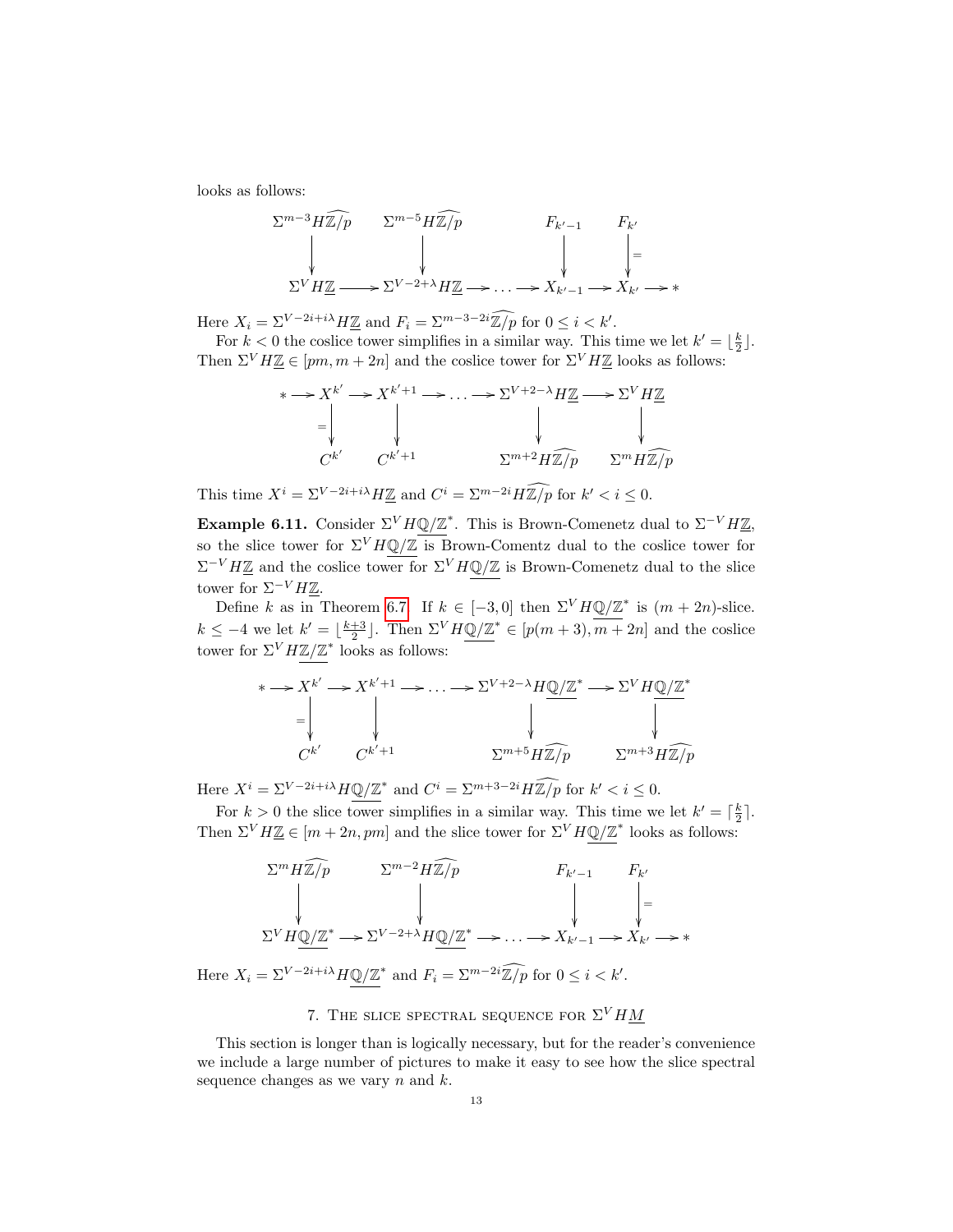As above we let  $V = m \oplus \bigoplus n_i \lambda(i)$  and  $n = \sum n_i$ . When n is an integer (as opposed to a half-integer, which can only happen at  $p = 2$ ) we will use the following symbols for the various Mackey functors appearing in the slice spectral sequence:

$$
R = \underline{\text{im}(R)} \qquad T = \underline{\text{im}(tr)} \qquad F = F(\underline{M}) \qquad \mathcal{O} = \mathcal{O}(\underline{M})
$$
  
\n
$$
\circ = \widehat{\text{ker}(N_{\underline{M}})} \qquad \bullet = \widehat{\text{coker}(N_{\underline{M}})} \qquad \overline{\circ} = \widehat{\text{ker}(R)} \qquad \overline{\bullet} = \widehat{\text{coker}(R)}
$$
  
\n
$$
\underline{\circ} = \widehat{\text{ker}(tr)} \qquad \bullet = \widehat{\text{coker}(tr)} \qquad \bullet = \widehat{\text{im}(R)/\text{im}(N_{\underline{M}})} \qquad \nabla = \text{ker}(N_{\underline{M}})/\text{ker}(\text{tr})
$$

As in [\[5\]](#page-26-1) we draw the slice spectral sequence with  $t - s$  (the total degree) on the horizontal axis and s on the vertical axis. The general shape of the spectral sequence for  $\Sigma^VHM$  depends only on n and k (see Theorem [6.7\)](#page-10-0), while the exact position of each Mackey functor and the exact length of each differential and extension depend on additional variables. For this reason, when we draw the slice spectral sequence we omit the labels on the axes. To save space we also omit the axes themselves.

For fixed  $k > 0$  and  $n \in \mathbb{Z}$ , m is determined by

$$
\frac{p(k-1) + 2n}{p-1} < m \le \frac{pk + 2n}{p-1}.
$$

The half-open interval  $(\frac{p(k-1)+2n}{p-1}, \frac{pk+2n}{p-1}]$  has length  $\frac{p}{p-1}$ . Hence we find that for  $p = 2$  there are always 2 possible values of m. For p odd there are always at least 1 possible value of m, and sometimes 2. The same holds for  $k < 0$ . Hence each of the spectral sequences we are about to describe is indeed the slice spectral sequence for  $\Sigma^V H \underline{M}$  for some V.

The next 5 examples cover  $n = 0$ ,  $n = 1$ ,  $n = -1$ ,  $n \ge 2$  and  $n \le -2$  respectively, so together they cover all possible values of n as long as  $p \neq 2$ .

**Example 7.1.** Consider  $\Sigma^mHM$  for various m. When  $k=0$  the slice spectral sequence has a single non-trivial Mackey functor:  $\underline{\mathcal{A}}^a \square \underline{M}$  for some a in filtration m and degree m.

When  $k = 1$ , the slice spectral sequence has two non-trivial Mackey functors and a hidden extension. The extension encodes the first short exact sequence in Example [4.4,](#page-5-0) or some twisted version of it  $0 \to \overline{\circ} \to \mathcal{A}^a \square \underline{M} \to R \to 0$ :



When  $k = 2$ , the slice spectral sequence has a differential and a hidden extension. The differential is surjective and the kernel is  $\text{im}(R)$ . This represents the short exact sequence  $0 \to R \to F \to \overline{\bullet} \to 0$  in Example [4.4.](#page-5-0) The hidden extension then puts  $\ker(R)$  back in, the same way as for  $k = 1$ :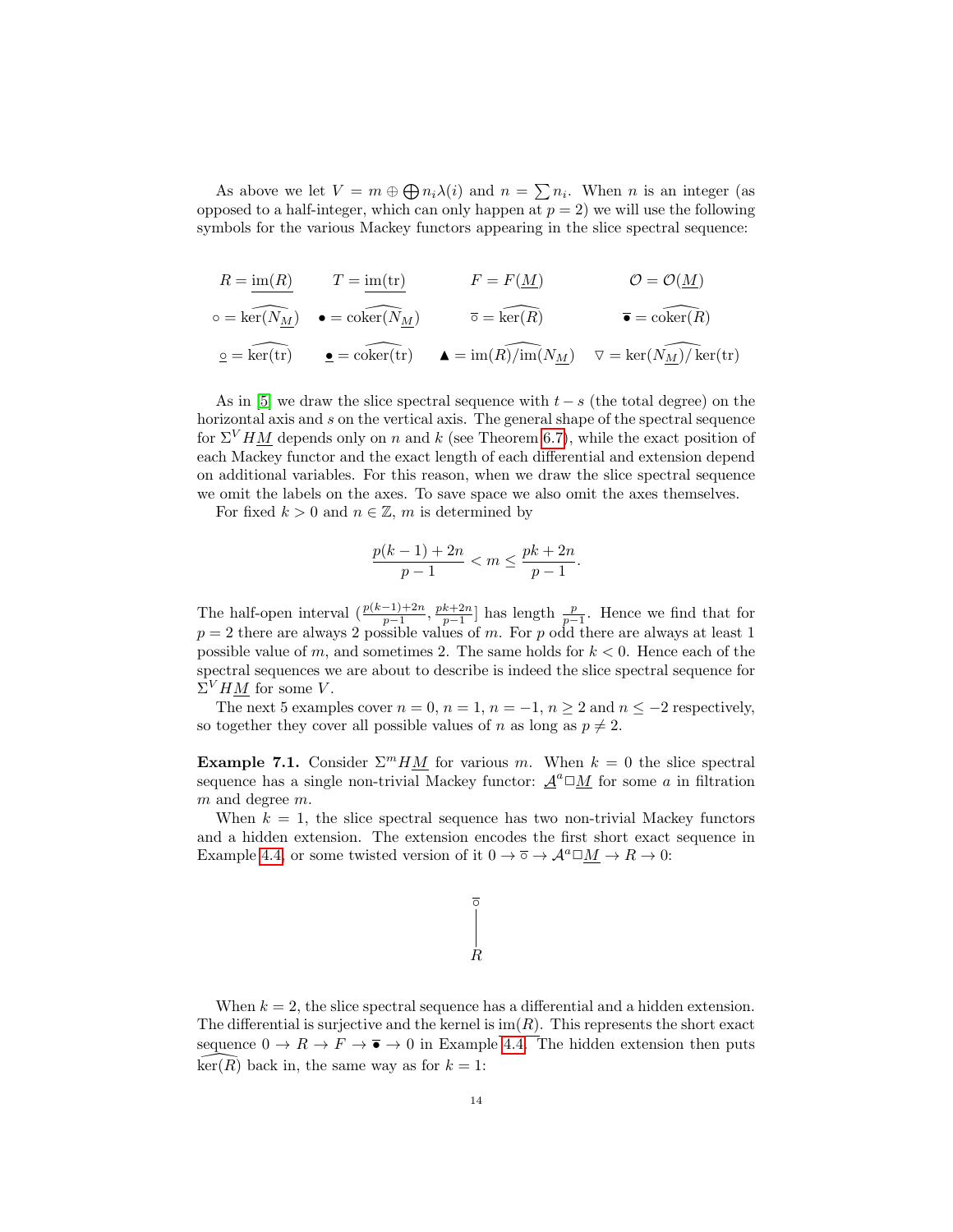

We could splice the two short exact sequences in Example 4.4 and say that the spectral sequence represents the 4-term exact sequence

$$
0 \to \overline{\circ} \to \underline{\mathcal{A}}^a \square \underline{M} \to F \to \overline{\bullet} \to 0
$$

If  $k = 3$ , the slice spectral sequence picks up two more classes and another differential:



For higher values of  $k$ , the spectral sequence simply picks up additional classes and differentials. For  $k = 4$  it looks as follows:



Each time we increase  $k$  by one, the existing differentials and the extension get longer and we put in an additional differential ∘  $\rightarrow \circ$  or  $\bullet \rightarrow \bullet$  on the left hand side. This happens for any  $V$ , as soon as  $k$  is sufficiently large.

When  $k$  is negative the slice spectral sequence looks slightly different. When  $k = -1$  we have a single hidden extension, encoding a twisted version of the first short exact sequence in Example [4.5:](#page-5-1)

```
•
T
```
When  $k = -2$  we have one differential and one extension, encoding the two short exact sequences in Example [4.5:](#page-5-1)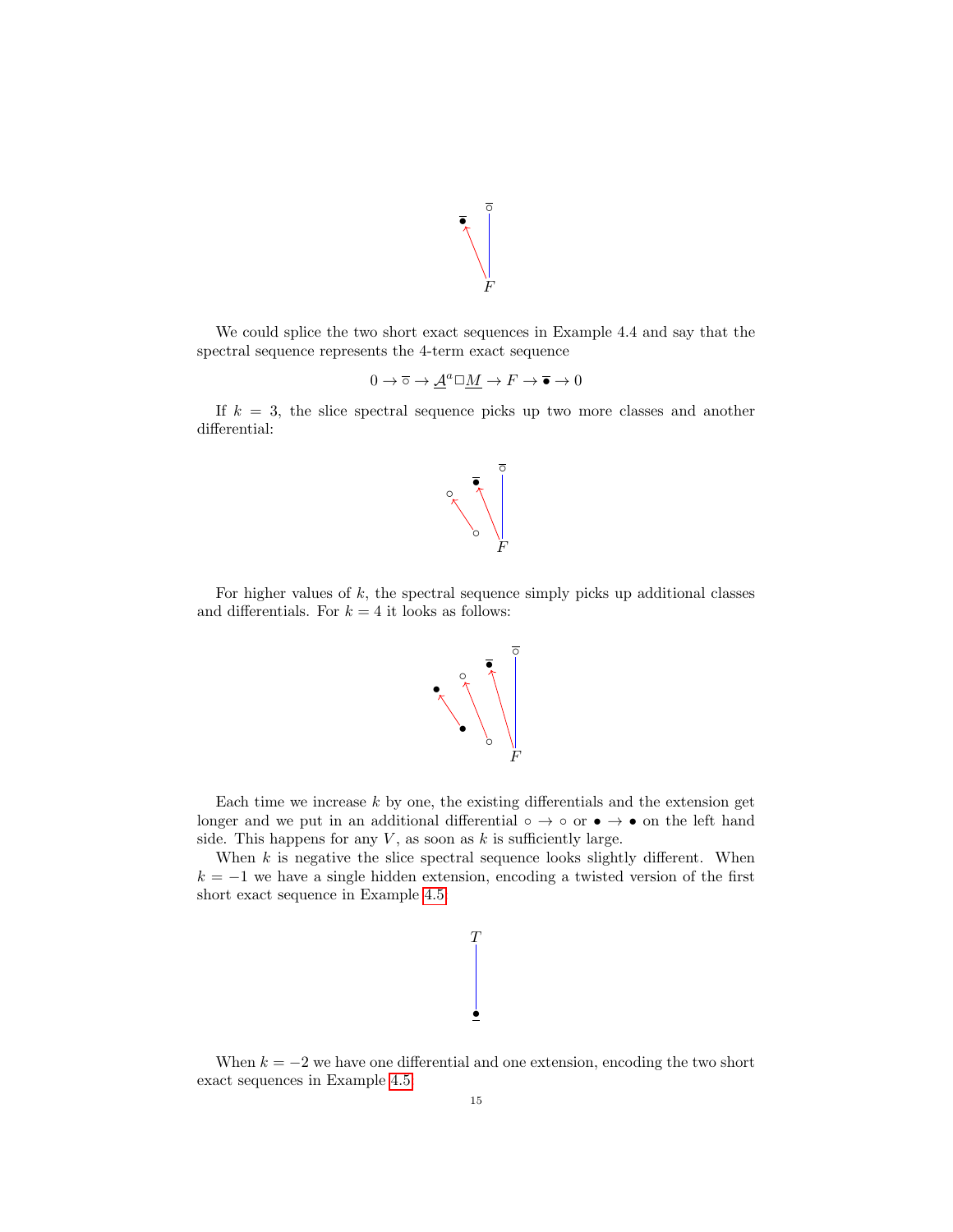

Again we can splice the two short exact sequences in Example [4.5](#page-5-1) and say that the spectral sequence represents the 4-term exact sequence

$$
0 \to \underline{\circ} \to \mathcal{O} \to \underline{\mathcal{A}}^a \square \underline{M} \to \underline{\bullet} \to 0
$$

For lower values of  $k$ , the spectral sequence simply picks up additional classes and differentials. For  $k = -3$  it looks as follows:



Each time we decrease  $k$  by one, the existing differentials and the extension get longer and we put in an additional differential ∘ → ∘ or • → • on the right hand side. This happens for any  $V$ , as soon as  $k$  is sufficiently small.

**Example 7.2.** Consider  $\Sigma^{m+\lambda}HM$  for various m. When  $k = 0$ , everything is concentrated in a single slice:

$$
\begin{array}{c}\bullet \\
\circ \\
F\n\end{array}
$$

When  $k = 1$  we pick up a differential and an extension. These can, together, be encoded by the exact sequence



When  $k = 2$  we pick up another differential, so the whole spectral sequence encodes the exact sequence

$$
0 \to \underline{\circ} \to \circ \to \overline{\circ} \to \bullet \to \bullet \to \overline{\bullet} \to 0
$$
  

$$
\underline{\bullet} \to 0
$$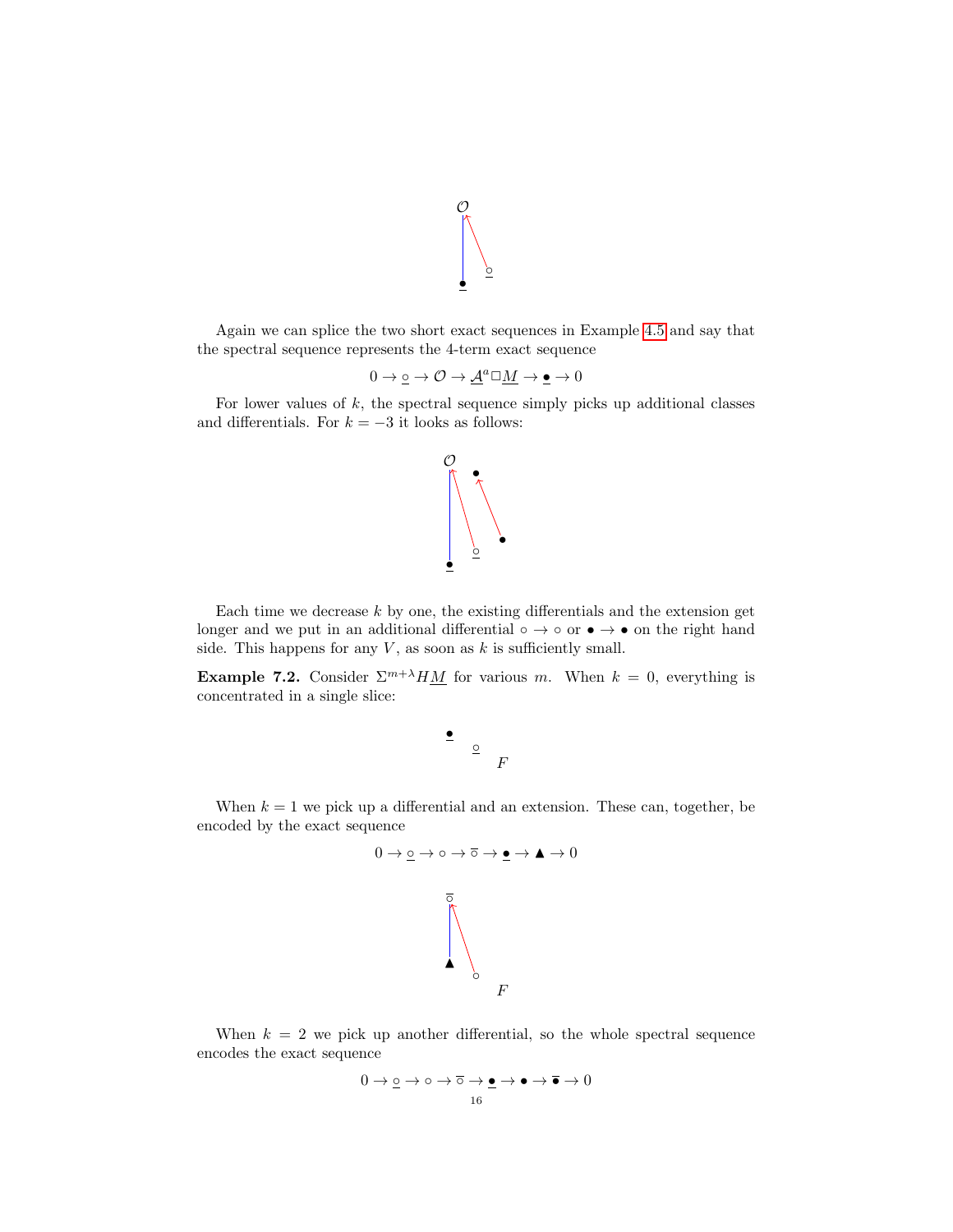

For higher values of  $k$  we simply pick up additional classes and differentials as in the previous example: For  $k = 3$  it looks as follows:



When  $k$  is negative the spectral sequence again looks a bit different. When  $k = -1$  the spectral sequence is concentrated in two slice filtrations, but there are no differentials or extensions:

$$
\begin{array}{c}\n\circ \\
\circ \\
F\n\end{array}
$$

•

•

When  $k = -2$  there are again no differentials or extensions:

$$
\underline{\circ}
$$

F

When  $k = -3$  we pick up an extension, encoding the short exact sequence  $0 \rightarrow T \rightarrow F \rightarrow \bullet \rightarrow 0 \colon$ 



When  $k = -4$  we pick up a differential as well: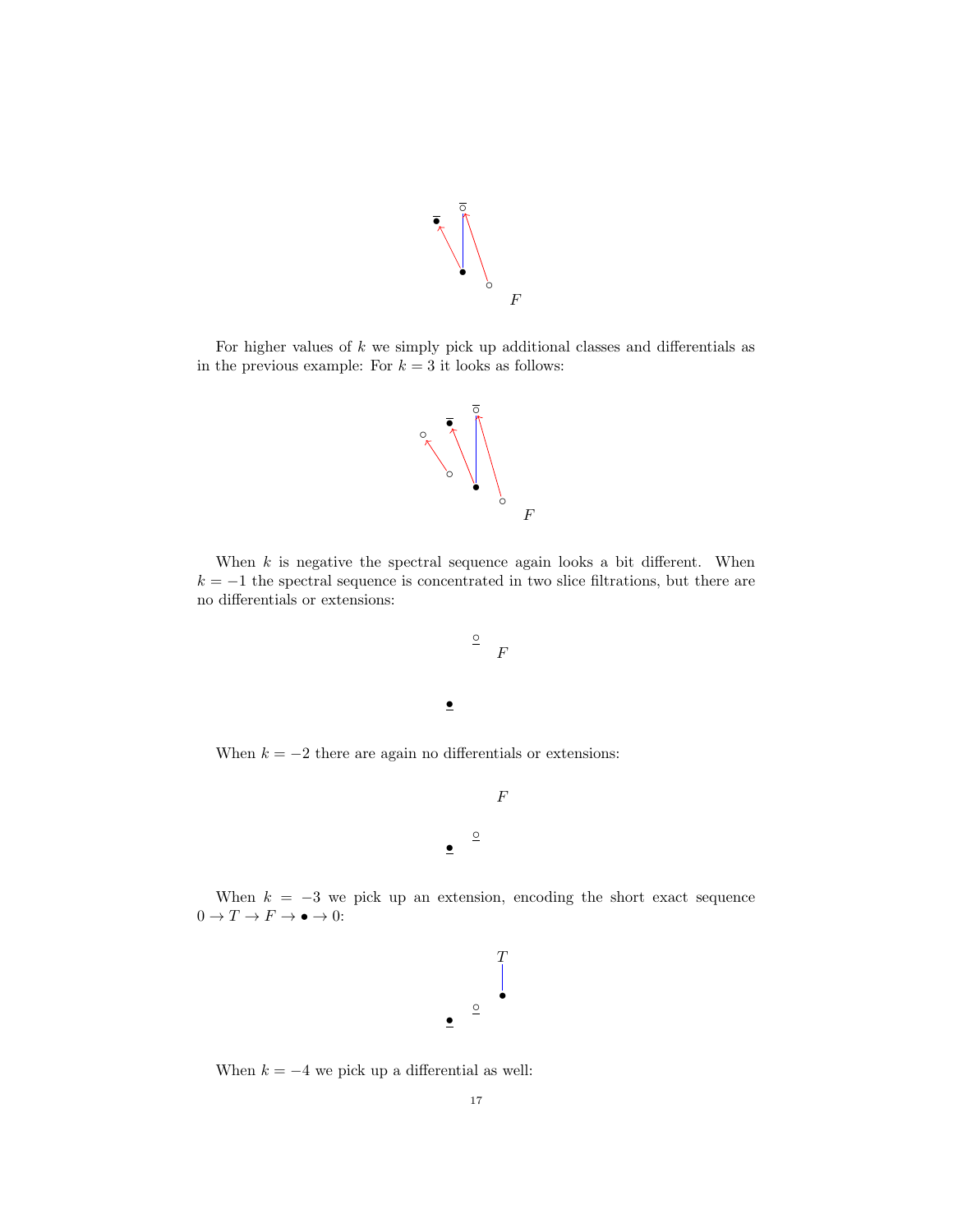

For lower values of  $k$  we simply pick up additional classes and differentials. For  $k = -5$  it looks as follows:



**Example 7.3.** Consider  $\sum_{m} \lambda H \underline{M}$  for various m. When  $k = 0$ , everything is concentrated in a single slice:



 $\mathcal O$ 

◦

When  $k = -1$  we pick up a differential and an extension:



When  $k = -2$  we pick up another differential:



For lower values of  $k$  we simply pick up additional classes and differentials: For  $k=-3$  it looks as follows: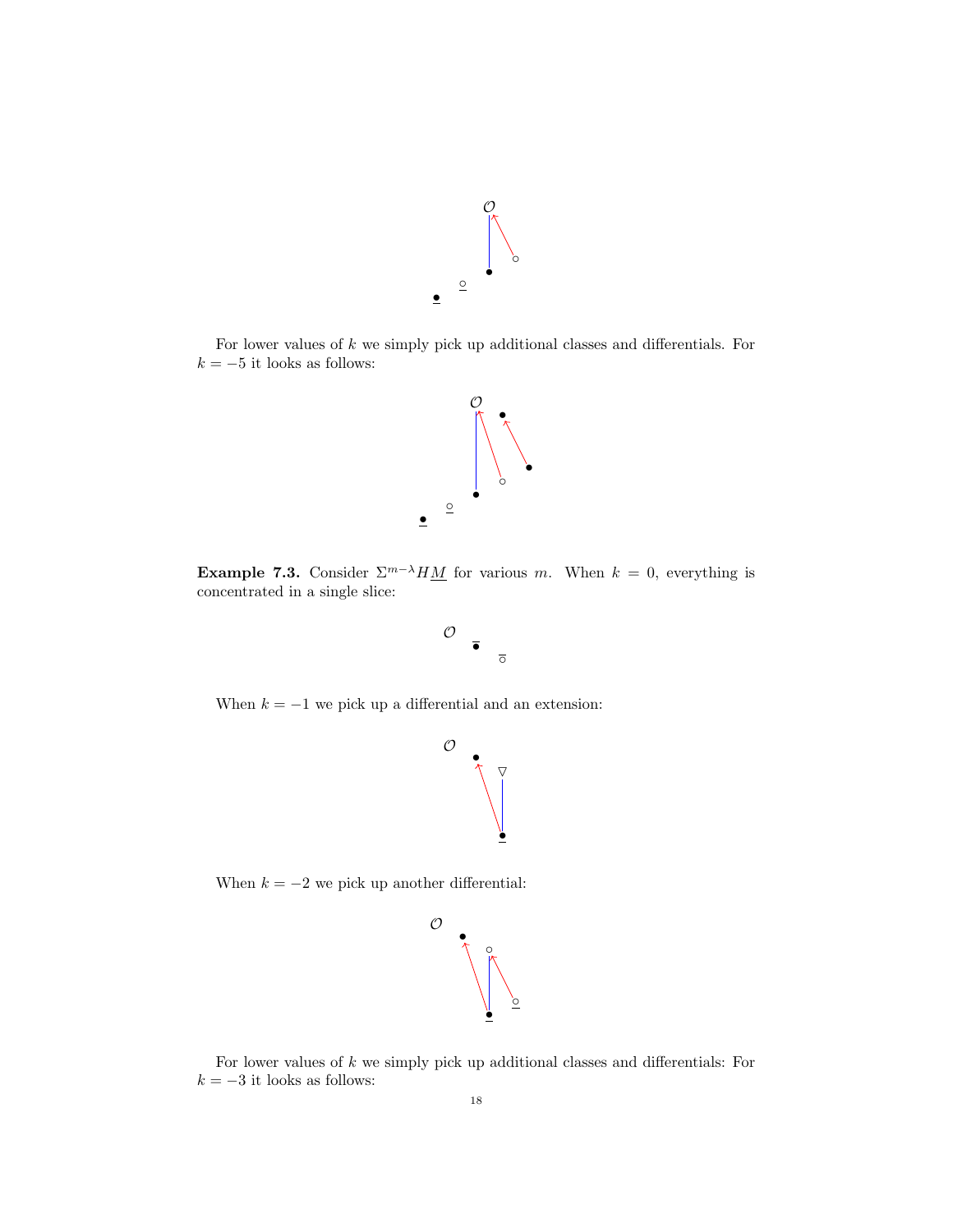

When  $k$  is positive the spectral sequence again looks a bit different. When  $k = 1$  the spectral sequence is concentrated in two slice filtrations, but there are no differentials or extensions:



When  $k = 2$  there are again no differentials or extensions:



When  $k = 3$  we pick up an extension, encoding the short exact sequence  $0 \rightarrow$  $\circ \rightarrow \mathcal{O} \rightarrow R \rightarrow 0$  :



When  $k = 4$  we pick up a differential as well:



For higher values of  $k$  we simply pick up additional classes and differentials. For  $k=5$  it looks as follows: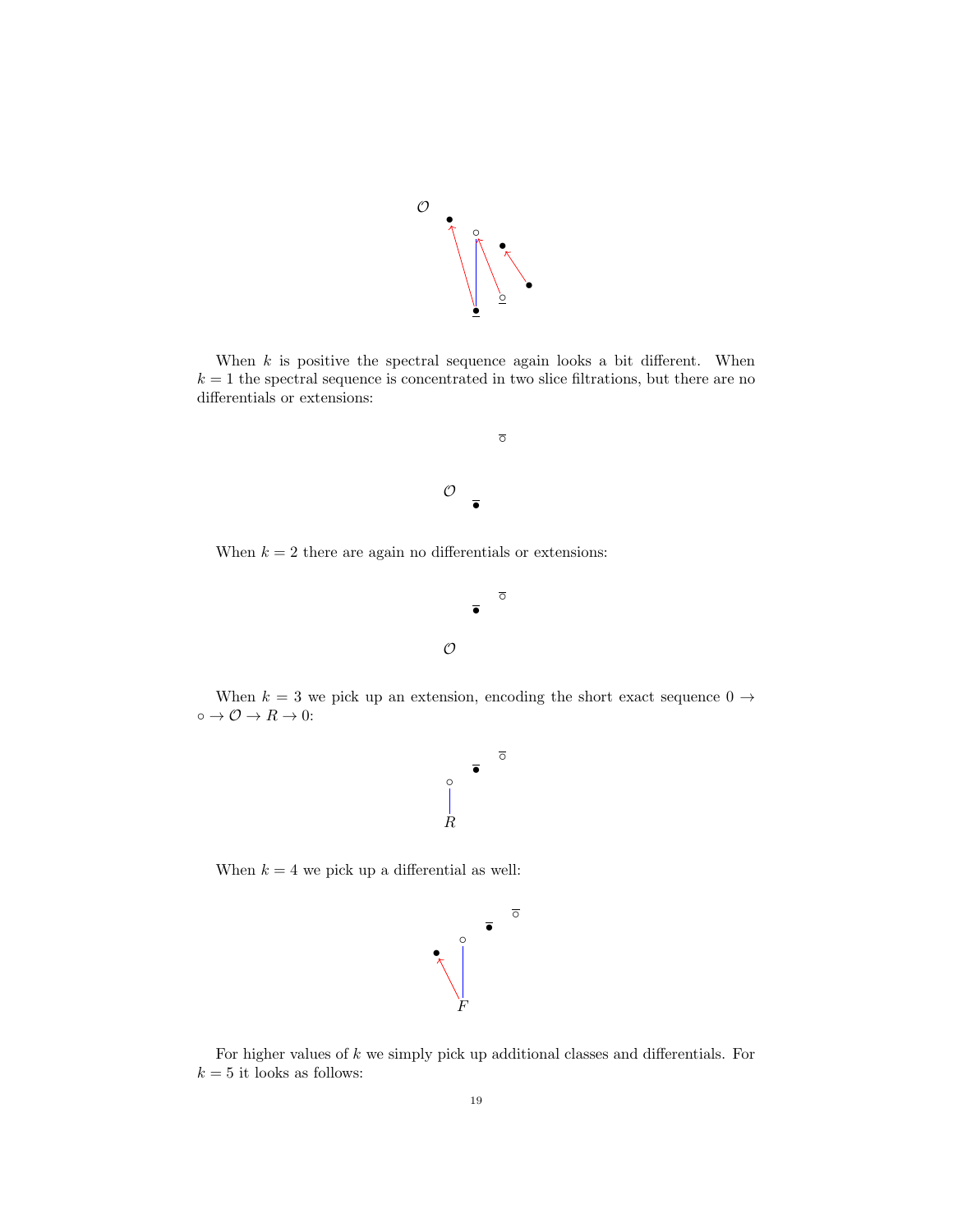

**Example 7.4.** Consider  $\sum_{n=1}^{\infty} \frac{1}{n} M_n$  for  $n \geq 2$ . For  $k \geq 0$  the spectral sequence is identical to the one for  $\Sigma^{m+\lambda} H \overline{M}$ , except with  $n-1$  additional classes ∘ and  $n-1$  additional classes •. For example, when  $n=2$  and  $k=2$  the slice spectral sequence looks as follows:



For k between  $-1$  and  $-2n$ , the slice spectral sequence has no extensions or differentials. For example, when  $n = 2$  and  $k = -3$  the slice spectral sequence looks as follows:



For  $k \leq -2n-1$  the slice spectral sequence looks like the one for  $n = 1$ , except with  $n-1$  additional classes ∘ and  $n-1$  additional classes •. For example, when  $n = 2$  and  $k = -6$  the slice spectral sequence looks as follows:

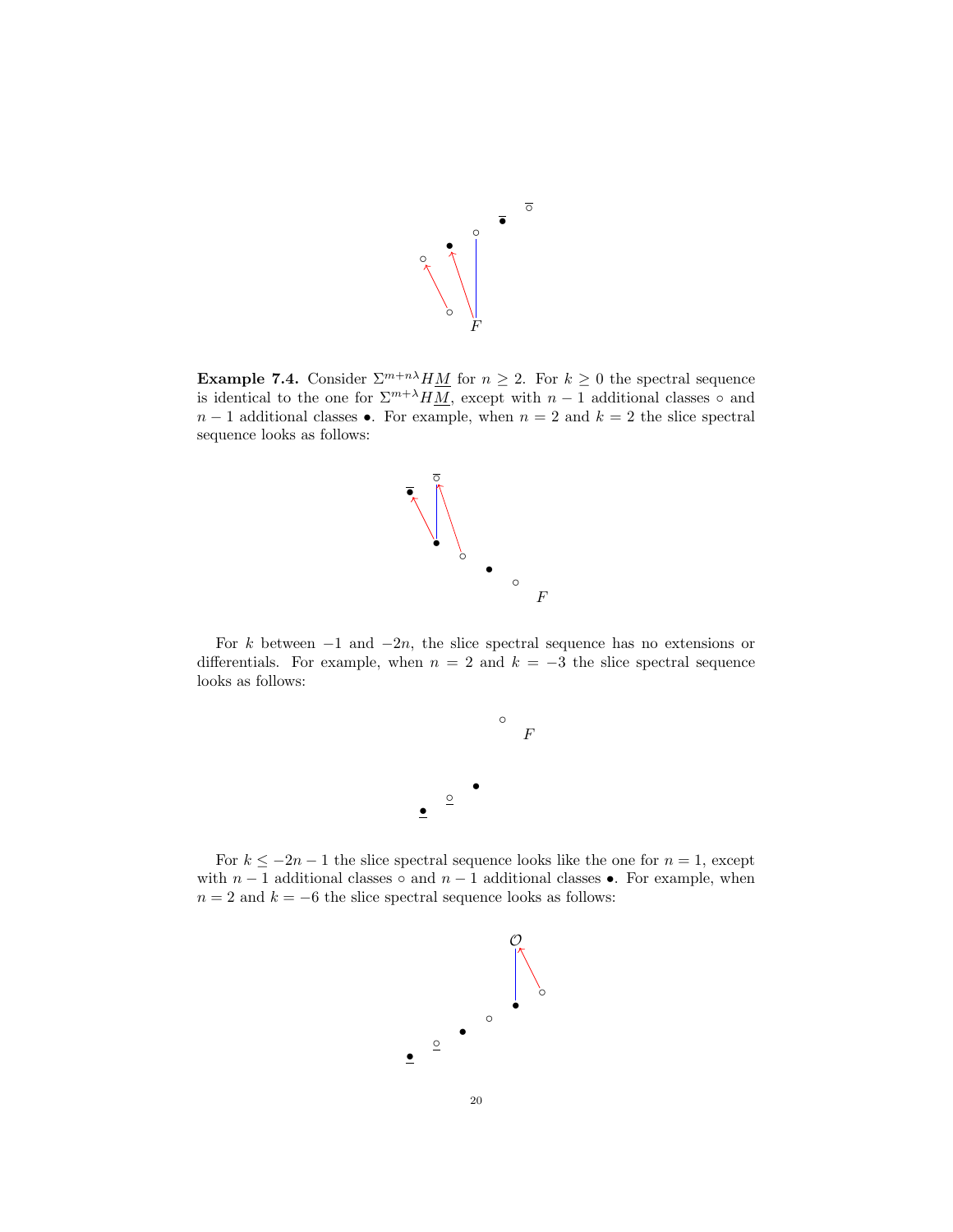Example 7.5. Consider  $\sum_{n=1}^{\infty}$  Example 7.5. Consider  $\sum_{n=1}^{\infty}$  Eq. notice  $n \leq -2$ . For  $k \leq 0$  the spectral sequence is identical to the one for  $\Sigma^{m-\lambda}H\overline{M}$ , except with  $-n-1$  additional classes ∘ and  $-n-1$  additional classes •. For example, when  $n = -2$  and  $k = -2$  the slice spectral sequence looks as follows:



For k between 1 and  $-2n$ , the slice spectral sequence has no extensions or differentials. For example, when  $n = -2$  and  $k = 3$  the slice spectral sequence looks as follows:



For  $k \ge -2n+1$  the slice spectral sequence looks like the one for  $n = -1$ , except with  $-n-1$  additional classes  $\circ$  and  $-n-1$  additional classes •. For example, when  $n = -2$  and  $k = 6$  the slice spectral sequence looks as follows:



To complete the description of the slice spectral sequence we also need to consider the case when  $p = 2$  and n is a half-integer.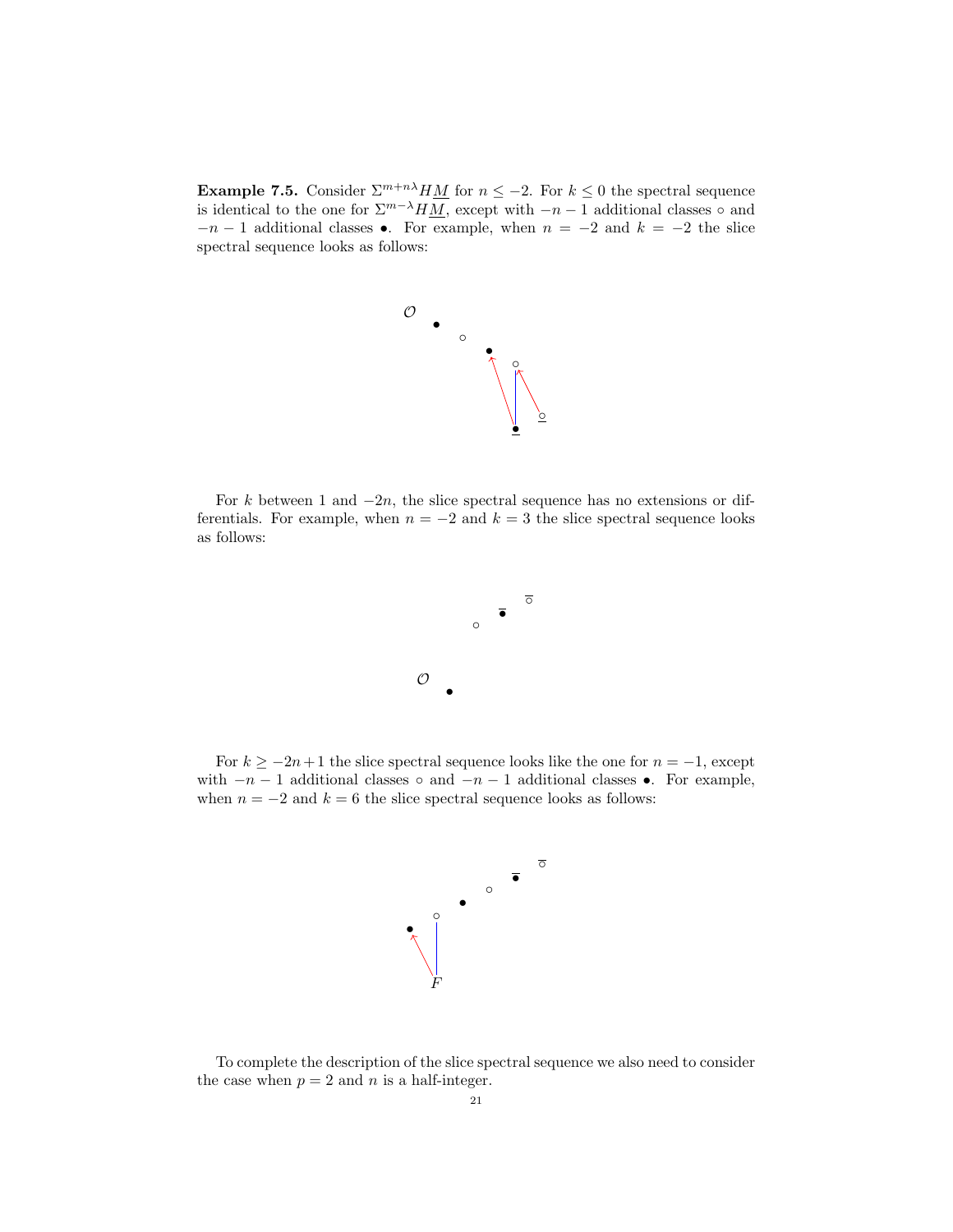To do this we need a few more Mackey functors, as defined in Example [4.6:](#page-5-2)

$$
M^{-} = \text{ker(tr)}_{\text{fer}} \qquad \text{for } \underline{M}
$$
  
\n
$$
F^{-} = \text{ker(tr)}_{\text{fer}} \qquad \text{for } F(\underline{M})
$$
  
\n
$$
\mathcal{O}^{-} = \text{ker(tr)}_{\text{fer}} \qquad \text{for } \mathcal{O}(\underline{M})
$$
  
\n
$$
M_{-} = \text{coker}(R)_{\text{for } H_{\text{inter}}}
$$
  
\n
$$
\mathcal{O}_{-} = \text{coker}(R)_{\text{for } H_{\text{inter}}}
$$
  
\nfor  $\mathcal{O}(\underline{M})$ 

**Example 7.6.** When  $p = 2$ , consider  $\sum_{k=1}^{m} \frac{1}{2} \lambda_k$ . When  $k = 0$ , everything is concentrated in a single slice:

$$
\bullet \ \ _{M^-}
$$

When  $k = 1$ , we pick up a differential and an extension:



When  $k = 2$ , we pick up one more differential:



For larger values of  $k$ , we simply pick up additional classess and differentials as in the previous examples. For  $k = 3$  it looks as follows:



For  $k = -1$  we have no differentials or extensions: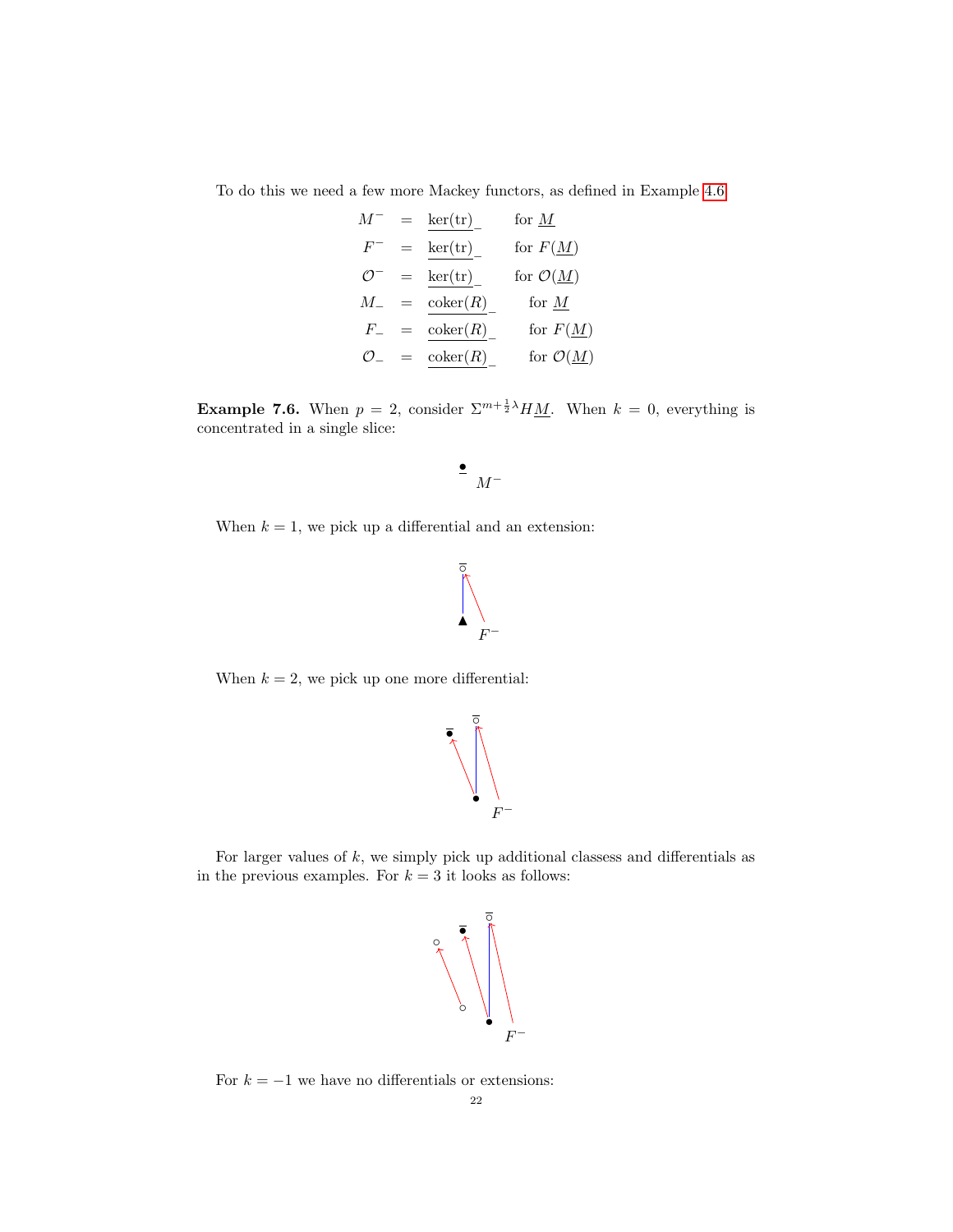For  $k = -2$  we pick up a single extension encoding the short exact sequence  $0 \rightarrow \underline{\circ} \rightarrow M^- \rightarrow \mathcal{O}^- \rightarrow 0 \mathpunct{:}$ 

 $\mathcal{O}^-$ 

•

 $M^-$ 

For  $k = -3$  we pick up a differential as well, and together with the differential these encode the 4-term exact sequence  $0 \to \bullet \to \mathcal{O}_- \to M^- \to \underline{\circ} \to 0$ :

• ◦



For lower values of  $k$  we simply pick up additional classes and differentials in the same way as in the previous examples.

**Example 7.7.** Next consider  $\Sigma^{m-\frac{1}{2}\lambda}HM$ . When  $k=0$ , everything is concentrated in a single slice:

$$
M_{-} \quad \frac{}{\overline{\circ}}
$$

When  $k = -1$ , we pick up a differential and an extension:



When  $k = -2$ , we pick up one more differential: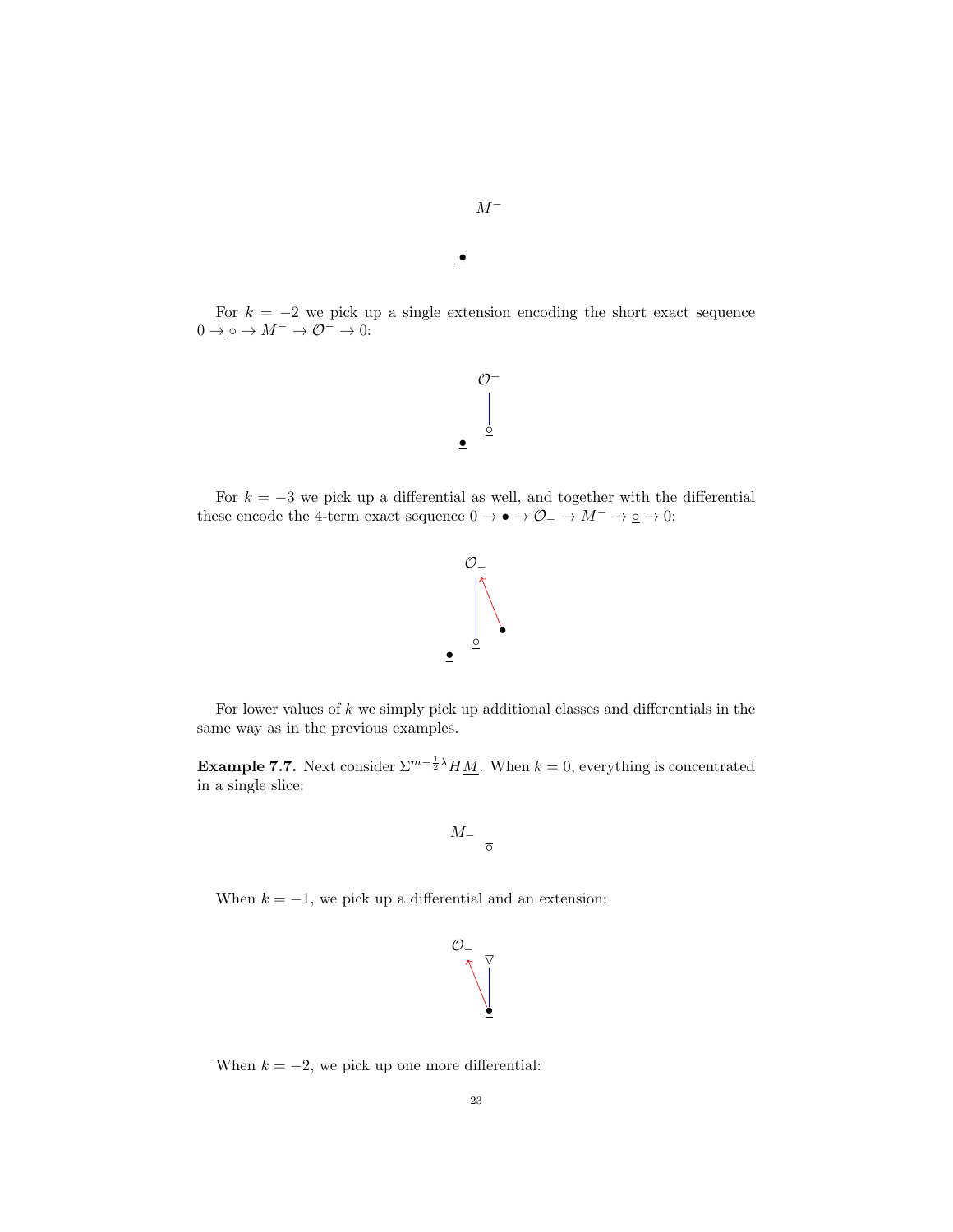

For lower values of  $k$ , we simply pick up additional classess and differentials. For  $k=-3$  it looks as follows:



For  $k = 1$  we have no differentials or extensions:

 $\overline{\circ}$ 



For  $k = 2$  we pick up a single extension:



For  $k = 3$  we pick up a differential as well:



For larger values of  $k$  we simply pick up additional classes and differentials in the same way as in the previous examples.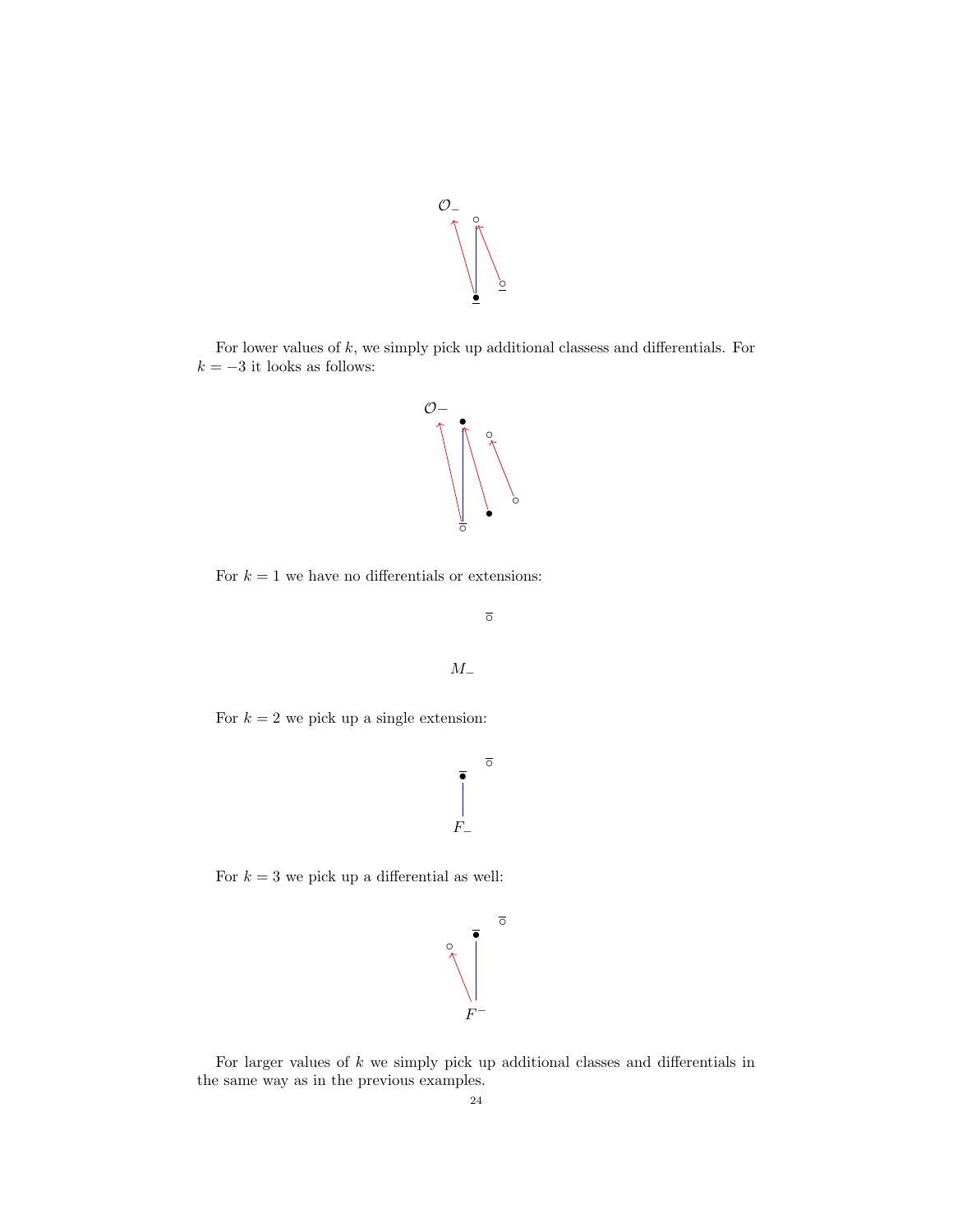**Example 7.8.** For  $n \geq 3/2$  a half-integer, the slice spectral sequence looks as follows: For  $k \geq 0$  it looks the same as for  $n \geq 1$  an integer, but with F replaced by



For  $-2n \leq k \leq -1$ , the slice spectral has no differentials or extensions. For example, for  $n = 3/2$  and  $k = -2$  it looks as follows:



For  $k = -2n - 1$ , we pick up an extension  $0 \to \infty \to F^- \to \mathcal{O}^- \to 0$ . For example, when  $n = 3/2$  and  $k = -4$  the spectral sequence looks like this:

 $\bullet$ 



For  $k < -2n - 1$  we pick up additional differentials. For example, when  $n = 3/2$ and  $k = -5$  the spectral sequence looks like this:



**Example 7.9.** Finally, for  $n \leq -3/2$  a half-integer, the slice spectral sequence looks as follows: For  $k\leq 0$  it looks the same as for  $n\leq -1$  an integer, but with  $\mathcal O$ replaced by

•

 $\mathcal{O}_{-\circ}$ 

For  $-2n \geq k \geq 1$ , the slice spectral has no differentials or extensions. For example, for  $n = -3/2$  and  $k = 2$  it looks as follows: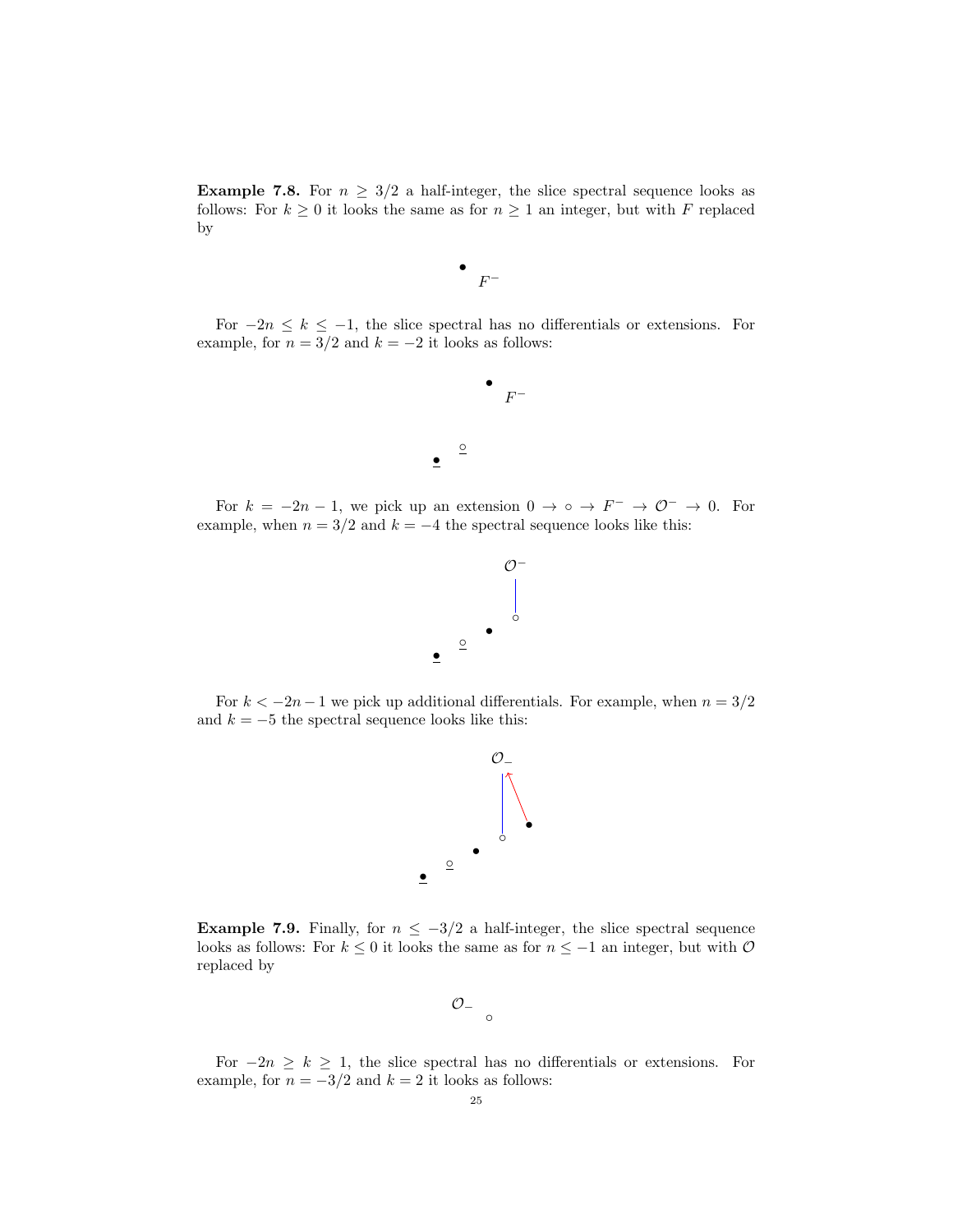

For  $k = -2n+1$ , we pick up an extension  $0 \to F^- \to \mathcal{O}_- \to \bullet \to 0$ . For example, when  $n = -3/2$  and  $k = 4$  the spectral sequence looks like this:

 $\circ$ 



For  $k > -2n+1$  we pick up additional differentials. For example, when  $n = -3/2$ and  $k = 5$  the spectral sequence looks like this:



This completes the description of the slice spectral sequence for  $\Sigma^{V} H \underline{M}$  for all primes p, Mackey functors  $M$ , and virtual  $C_p$ -representations V.

Example 7.10. For a particular Mackey functor, many of the new Mackey functors constructed from it are isomorphic. For example, consider the constant Mackey functor  $\underline{\mathbb{Z}}$ . Then

$$
R = \underline{\mathbb{Z}} \quad T = \underline{\mathbb{Z}}^* \quad F = \underline{\mathbb{Z}} \quad \mathcal{O} = \underline{\mathbb{Z}}^*
$$
  
\n
$$
\circ = 0 \quad \bullet = \widehat{\mathbb{Z}/p} \quad \overline{\circ} = 0 \quad \overline{\bullet} = 0
$$
  
\n
$$
\underline{\circ} = 0 \quad \underline{\bullet} = \widehat{\mathbb{Z}/p} \quad \underline{\blacktriangle} = \widehat{\mathbb{Z}/p} \quad \nabla = 0
$$

Hence the 12 Mackey functors from the general case have been reduced to 3.

To pick just one of the examples from before, consider the spectral sequence for  $\sum_{k=1}^{m+\lambda} H \underline{\mathbb{Z}}$  when  $k=3$ . It then simplifies so much that it collapses: